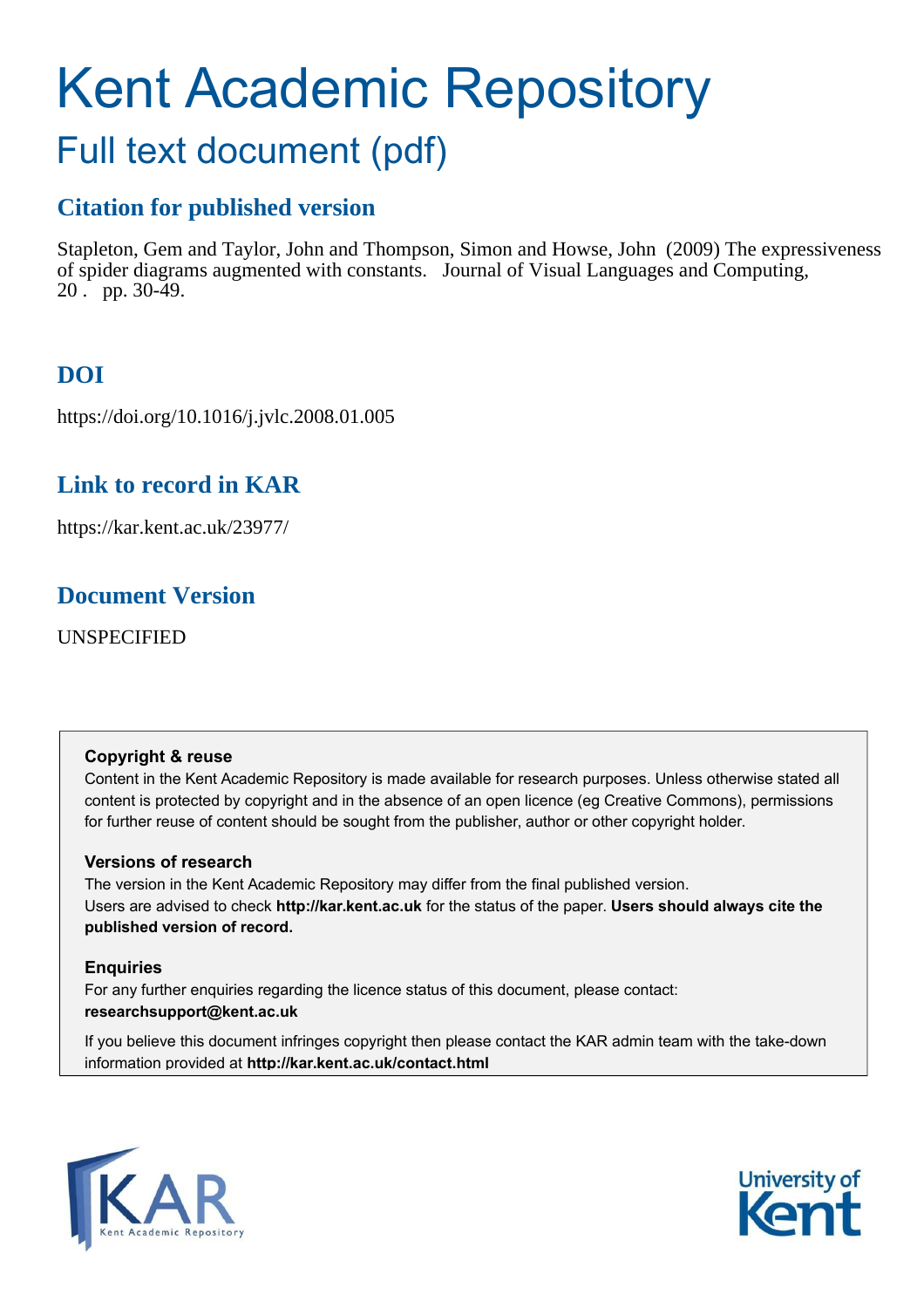<span id="page-1-0"></span>

Available online at www.sciencedirect.com



 **Journal of Visual Languages & Computing**

Journal of Visual Languages and Computing 20 (2009) 30–49

<www.elsevier.com/locate/jvlc>

## The expressiveness of spider diagrams augmented with constants

Gem Stapleton<sup>a,\*,1,2,4</sup>, John Taylor<sup>a,3</sup>, Simon Thompson<sup>b,4</sup>, John Howse<sup>a,2,3</sup>

<sup>a</sup>*Visual Modelling Group, University of Brighton, Brighton, UK* <sup>b</sup>*Computing Laboratory, University of Kent, Canterbury, UK*

Received 13 April 2007; received in revised form 17 December 2007; accepted 28 January 2008

#### Abstract

Spider diagrams are a visual language for expressing logical statements or constraints. Several sound and complete spider diagram systems have been developed and it has been shown that they are equivalent in expressive power to monadic first order logic with equality. However, these sound and complete spider diagram systems do not contain syntactic elements analogous to constants in first order predicate logic. We extend the spider diagram language to include *constant spiders* which represent specific individuals. Formal semantics are given for the extended diagram language. We prove that this extended system is equivalent in expressive power to the language of spider diagrams without constants and, hence, equivalent to monadic first order logic with equality.

 $O$  2008 Elsevier Ltd. All rights reserved.

*Keywords:* Diagrammatic logic; Visual formalism; Formal methods

#### 1. Introduction

It is widely recognized that diagrams play an important role in various areas particularly in many aspects of computing, including visualizing information and reasoning about that information. Diagrams are often useful for conveying complex information in accessible and intuitive ways. This is one reason behind the widening perception of the importance of diagrams in computing systems and more widely.

Traditionally in mathematics and logic, diagrams have been excluded from playing a formal role and were considered only as a heuristic aid. Some people have held the view that diagrams *cannot be formalized*, so as to be permitted when reasoning formally. However, it has been shown that this view is incorrect: Shin devised a sound and complete diagrammatic logic [\[1\]](#page-19-0) that is capable of making statements about certain relationships between sets. Her work is widely regarded as seminal, overturning the view that diagrams could not yield a formal reasoning system. Thus, diagrams are now being

 $\overline{\text{''Corresponding author}}$ . Tel.:  $+44$  1273 642410.

*E-mail addresses:* [g.e.stapleton@brighton.ac.uk](mailto:g.e.stapleton@brighton.ac.uk)

[<sup>\(</sup>G. Stapleton\)](mailto:g.e.stapleton@brighton.ac.uk), [john.taylor@brighton.ac.uk \(J. Taylor\),](mailto:john.taylor@brighton.ac.uk)

[s.j.thompson@kent.ac.uk \(S. Thompson\)](mailto:s.j.thompson@kent.ac.uk),

[john.howse@brighton.ac.uk \(J. Howse\).](mailto:john.howse@brighton.ac.uk)

*URL:* <http://www.brighton.ac.uk/cmis/research/vmg> [\(G. Stapleton\).](http://www.brighton.ac.uk/cmis/research/vmg)

This research was supported by a Leverhulme Trust Early Career Fellowship.

 $2$ This research was partially supported by UK EPSRC Grant EP/E011160.

<sup>&</sup>lt;sup>3</sup>This research was partially supported by UK EPSRC Grant GR/R63516.

<sup>&</sup>lt;sup>4</sup>This research was partially supported by UK EPSRC Grant GR/R63509.

<sup>1045-926</sup>X/\$ - see front matter  $\odot$  2008 Elsevier Ltd. All rights reserved. doi[:10.1016/j.jvlc.2008.01.005](dx.doi.org/10.1016/j.jvlc.2008.01.005)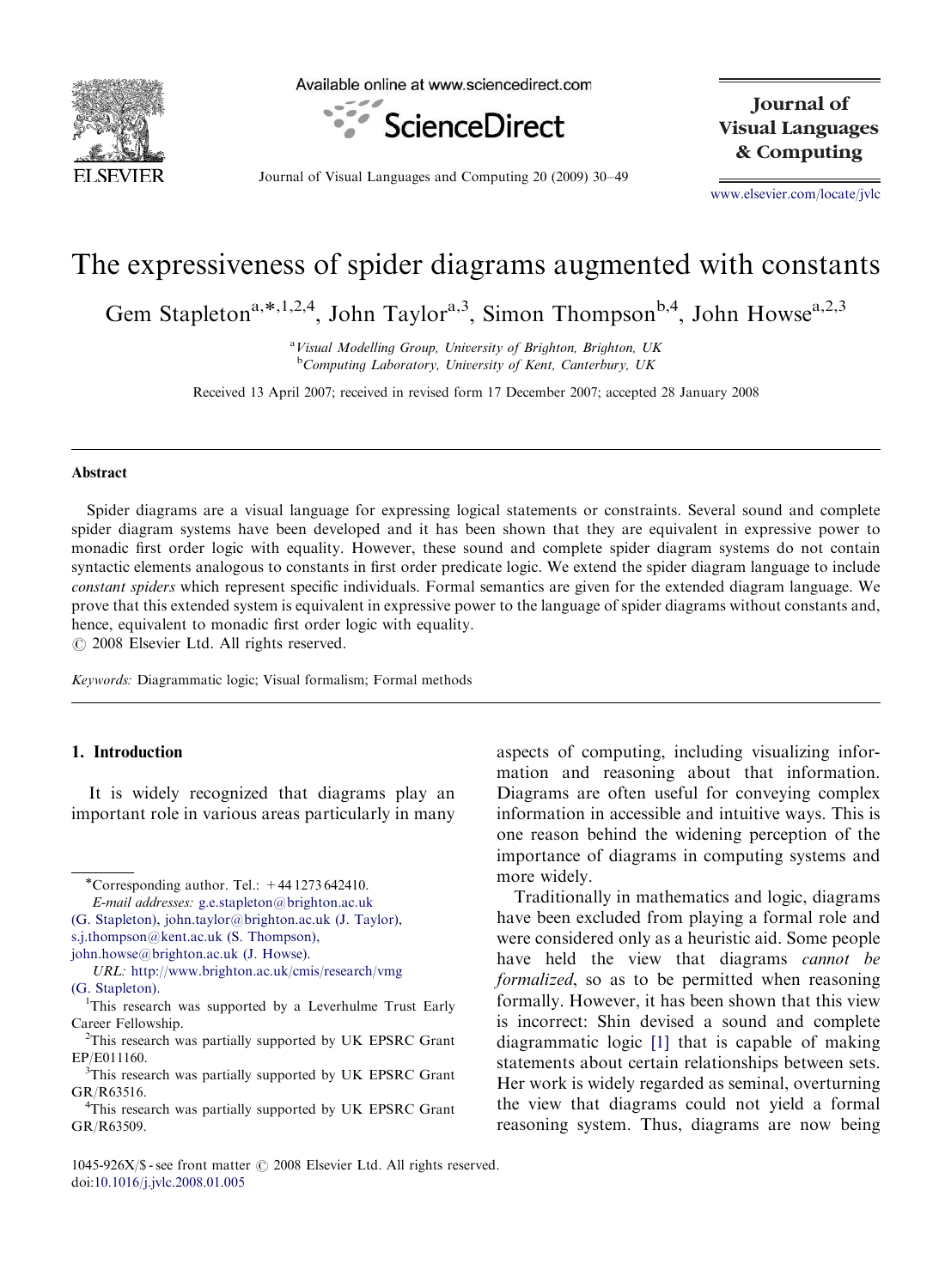<span id="page-2-0"></span>recognized as a valuable tool that can be exploited in a logical setting; see the overview paper [\[2\]](#page-19-0) for an extensive discussion of the importance of diagrams in numerous reasoning contexts.

With such a large body of research existing for symbolic logics, there needs to be solid justification for developing diagrammatic logics. Whilst logicians and mathematicians are highly competent when using symbolic logics, including formulating rigorous arguments, they typically have many years training and experience of working in such a way. Unfortunately, symbolic logics are not generally accessible to a broad range of potential users due to the steep learning curve associated with the accurate and fluent use of 'mathematical' symbols.

Software engineers form one group of users that need formal languages to specify and design complex systems. Ideally, their software specifications should be accessible to all stakeholders involved in the modelling process, including customers, managers and programmers. Thus, symbolic logics do not provide a comprehensive solution to the problem of precisely specifying software in an accessible way. Perhaps this is a reason why there has not been any significant uptake of formal methods by the software engineering community in general. By contrast, there is extensive use of diagrams to model software, with the Unified Modelling Language (UML) [\[3\]](#page-19-0) being an industry standard, mainly visual, notation. The only nondiagrammatic part of the UML is the Object Constraint Language (OCL) which is designed to place formal constraints on software models. It, therefore, seems sensible to offer formal diagrammatic notations for the purpose of precise, yet accessible, software specification.

Constraint diagrams were introduced in [\[4\]](#page-19-0) as a way to visualize object-oriented invariants in the context of the UML and were subsequently extended to depict operation contracts as well [\[5\]](#page-19-0). They have been used to develop high-level models independently of UML [\[6,7\]](#page-19-0). Building on Euler and Venn diagrams, constraint diagrams contain *spiders* to indicate existential and universal quantification and use arrows to make statements about binary relations. For example, the constraint diagram in [Fig. 1](#page-1-0) expresses that people can borrow only books that are in the collections of libraries that they have joined. A formalization of constraint diagrams can be found in [\[8\].](#page-19-0)

The language of spider diagrams [\[9,10\]](#page-19-0) forms a fragment of the constraint diagram language. The

only spiders present in spider diagrams represent the existence of elements (called *existential spiders*) and arrows are not permitted. The spider diagram  $d_3$  in [Fig. 2](#page-1-0) expresses, by the disjointness of the curves *Fish* and *Lions*, that no element is both a fish and a lion and there are at least three elements, one of which is a fish, the other two are in the set  $Fish \cup Lions$ . The spider diagram *d*<sup>4</sup> expresses that there are exactly three lions that are not fish. Shading is used to indicate an upper limit on the cardinality. It has been shown that the spider diagram language is equivalent in expressive power to monadic first order logic with equality [\[11\].](#page-19-0)

It is not clear whether spider diagrams provide us with a mechanism for talking about particular, named, individuals. It would seem useful to introduce a syntactic device analogous to constant symbols in predicate logic. Indeed, from a usability perspective, it may be important to augment the language of spider diagrams with such syntactic devices. We introduce *constant spiders* (corresponding to *given spiders* in [\[12\]](#page-19-0)) to provide users of the notation with explicit syntax with which to write constraints involving named individuals. At the syntactic level, we distinguish the two types of spiders by using round nodes for existential spiders and square nodes for constant spiders. Moreover, constant spiders will always be labelled and existential spiders will not be labelled.

In Fig. 3, the diagrams  $d_5$ ,  $d_6$  and  $d_7$  all contain a constant spider labelled *tom*. The diagram  $d_5$ , for example, expresses that *tom* is either a shark or a whale, but not both. From the conjunction of  $d_5$ 

 $d_1$  $d_2$ 

Fig. 2. Two spider diagrams.



*Person canBorrow Books*

*Library*

*collection*

*joined*

*G. Stapleton et al. / Journal of Visual Languages and Computing 20 (2009) 30–49* 31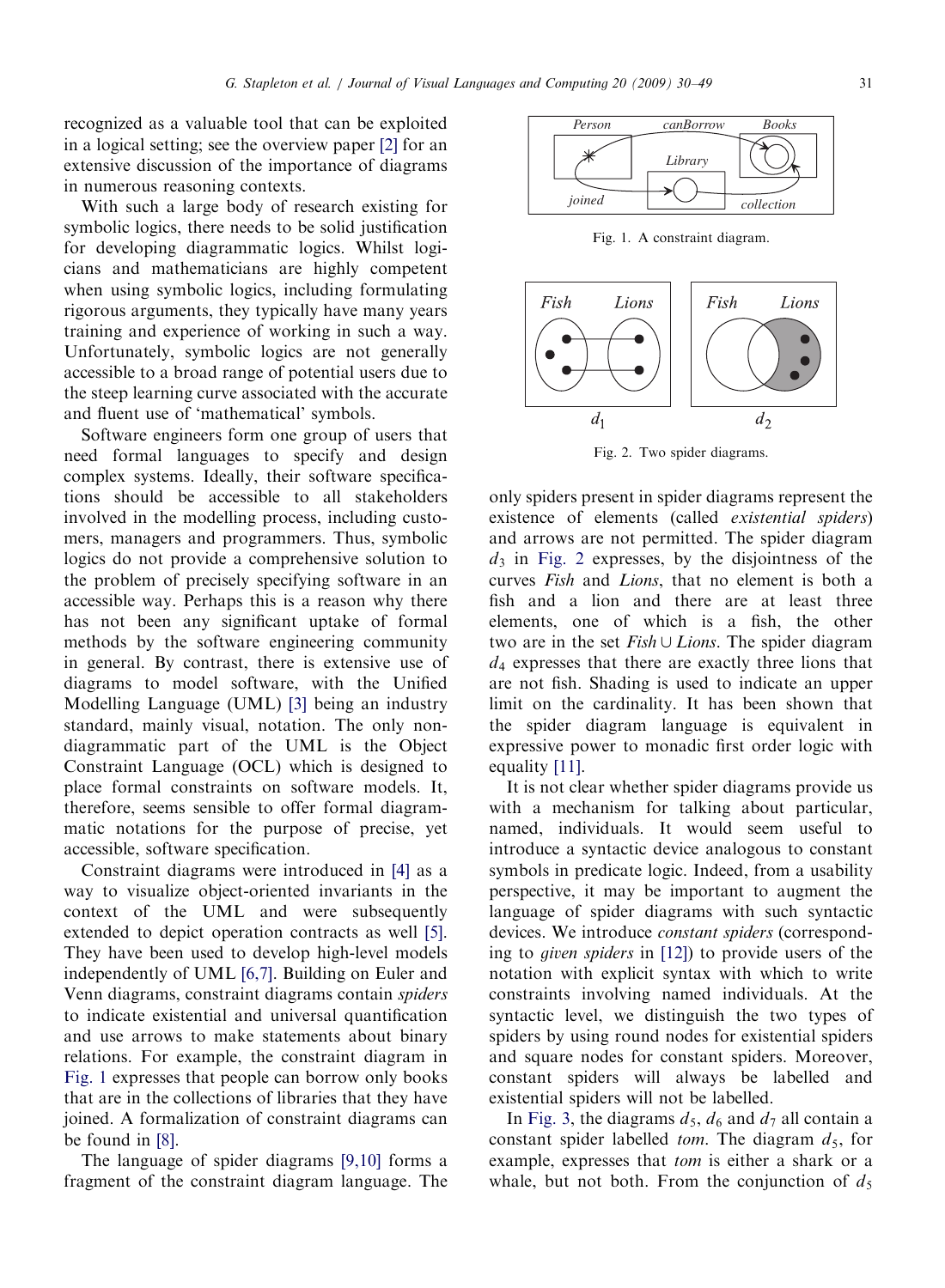<span id="page-3-0"></span>

Fig. 3. Spider diagrams with constants.



Fig. 4. Spider diagrams without constants.

and  $d_6$  we can deduce that *tom* is a whale but not a shark, expressed by  $d_7$  (that is,  $d_7$  is a consequence of the conjunction of  $d_5$  and  $d_6$ ). By contrast, in [Fig. 4,](#page-2-0) from  $d_8$  and  $d_9$ , which contain existential spiders, we cannot deduce  $d_{10}$ .

We also augment the language with *ties* in order to assert that two constants represent the same individual. A tie is a pair of parallel straight line segments that connect constant spiders. Any two nodes (called *feet*) can be joined by a tie provided that the two nodes are placed in the same minimal region called a *zone*. Two constant spiders,  $s_1$  and  $s_2$ say, joined by a tie represent the same individual if and only if  $s_1$  and  $s_2$  both represent an individual in a zone that contains a tie between them. For example, the diagram in [Fig. 5](#page-2-0) contains two constant spiders, *s* and *t*, that are joined by a tie. The diagram asserts that *s* represents an individual in the set  $C - (A \cup B)$  if and only if *s* represents the same individual as *t*.

Previous spider diagram systems have not included explicit negation of diagrams. That is, for any spider diagram *D* it is not the case that  $\neg D$  is a spider diagram. Our final extension to the syntax is to remove this restriction by incorporating the  $\lnot$ operator.

In Section 5, we show that the spider diagram language augmented with constants, ties and negation is expressively equivalent to the spider diagram language, thus proving that our extensions to the syntax do not increase expressiveness. A key idea of the proof is to turn each constant spider into a contour containing a single existential inhabitant.



Fig. 5. A spider diagram containing a tie.

However, this key idea by itself is not sufficient; it merely points us towards a correct proof technique which has to be adapted to take into account a variety of issues. One issue of particular note is that we allow empty universes which is not typical. Further difficulties are discussed in Section 5 and we provide a thorough treatment of the translation required to eliminate constants, ties and negation from the language. Clearly introducing constant spiders, ties and negation does not decrease expressiveness and it follows that the language of spider diagrams with constants is equally as expressive as the language of spider diagrams and, hence, to monadic first order logic with equality; see [\[11\].](#page-19-0)

We review related work and some application areas for spider diagrams in Section 2. In Section 3, we define the syntax of spider diagrams with constants and Section 4 formalizes the semantics.

#### 2. Related work and applications of spider diagrams

Several visual languages have emerged that extend Euler and Venn diagrams; for example, Venn-II introduced by Shin [\[1\].](#page-19-0) The diagram  $d_1$  in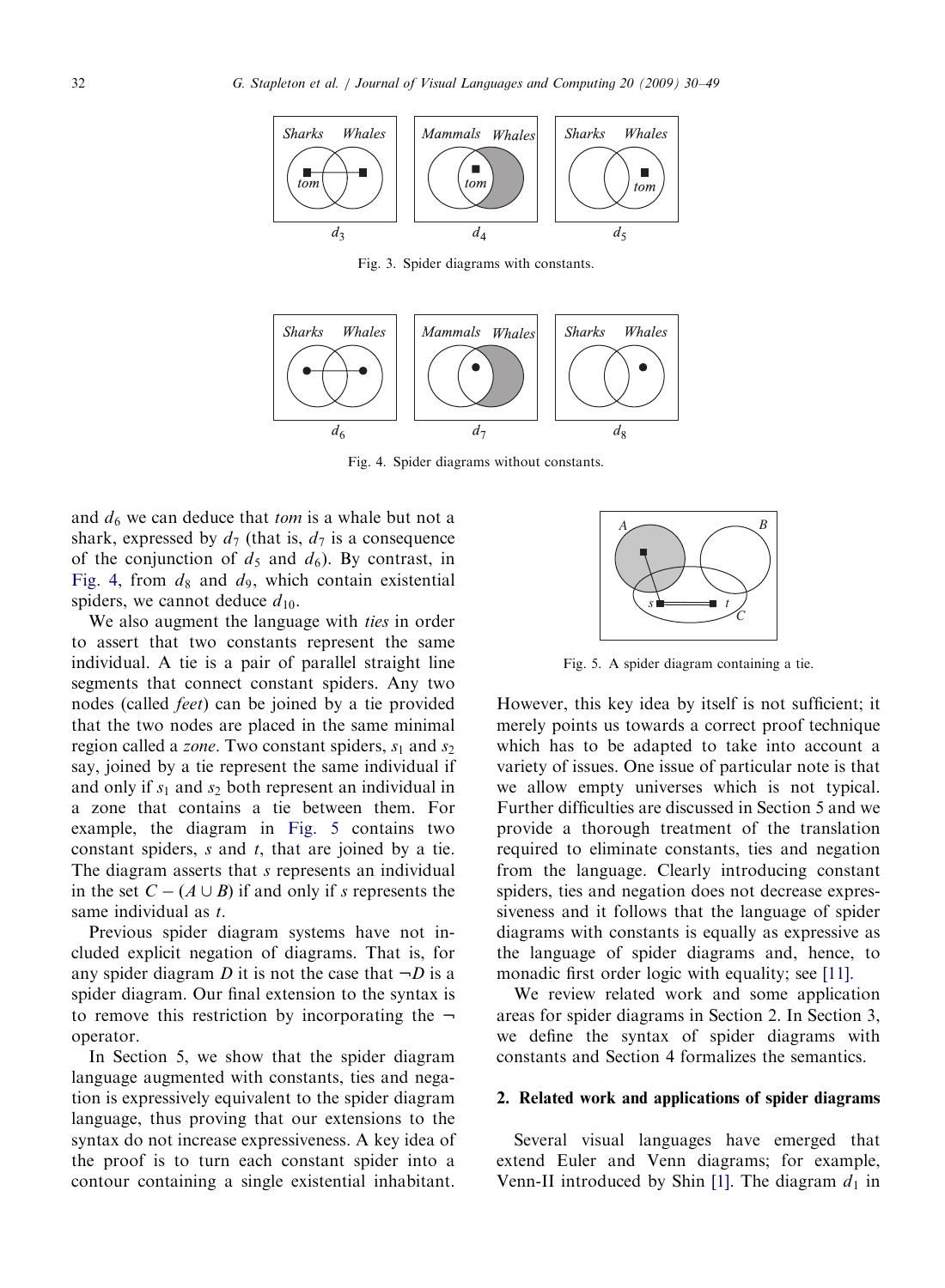<span id="page-4-0"></span>[Fig. 6](#page-3-0) is a Venn-II diagram. In addition to what is expressed by the underlying Venn diagram (i.e. *Mammals*  $\cap$  *Insects* =  $\emptyset$ ,  $d_1$  also expresses, using an  $\otimes$ -*sequence*, the set *Mammals*  $\cup$  *Insects* is not empty.

Venn-II diagrams can express whether a set is empty or not empty but cannot express arbitrary finite lower bounds on cardinality. So, the presence of more than one  $\otimes$ -sequence in a particular region provides no more information than a single  $\otimes$ sequence in that region. Furthermore, if an  $\otimes$ sequence is placed in the same region as shading in a diagram, then the diagram expresses contradictory information and is unsatisfiable. For example, the diagram  $d_2$  in [Fig. 6](#page-3-0) asserts that *Mammals* =  $\emptyset$  (by the use of shading) and *Mammals* $\neq$  *Ø* by the use of an  $\otimes$ -sequence and, therefore, has no models. Shin shows that Venn-II is equivalent in expressive power to monadic first order logic (in which all predicate symbols are one place) and she calls this language  $\mathscr{L}_0$  [\[1\]](#page-19-0). The language  $\mathscr{L}_0$  is a pure monadic language that does not include equality, constants or function symbols. Shin also defined sound and complete reasoning rules for Venn-II.

In [\[13\]](#page-19-0), Swoboda and Allwein introduce their Euler/Venn language, based on Euler diagrams. Euler/Venn diagrams do not contain  $\otimes$ -sequences but instead use *constant sequences* to talk about particular individuals rather than simply denoting the non-emptiness of a set. Another difference is that Euler/Venn diagrams have underlying Euler diagrams whereas Venn-II diagrams are more restrictive, allowing only Venn diagrams as the underlying diagrams. The diagram in [Fig. 7](#page-3-0) is an Euler/Venn diagram and expresses that no element is both a mammal and an insect and that there is something called *tim* that is either a mammal or an insect. The semantics of constant sequences (used in Euler/Venn diagrams) are different from our interpretation of constant spiders: both represent particular individuals but, within a diagram, constant sequences with distinct labels do not necessarily denote distinct individuals whereas constant spiders



Fig. 6. Two Venn-II diagrams.

*Mammals Insects*  $tim \rightarrow tim$ 

Fig. 7. An Euler/Venn diagram.

with distinct labels do denote distinct individuals, unless they are joined by a tie.

Swoboda and Allwein give an algorithm that determines whether particular monadic first order formulas are 'observable' from a given Euler/Venn diagram. If the formula is observable from the diagram then it may contain weaker information than the diagram (i.e. the formula is a consequence of the information contained in the diagram). In [\[14\]](#page-19-0), sound reasoning rules for Euler/Venn diagrams are given.

In [\[11,15\]](#page-19-0) we proved that the spider diagram language without constants is equivalent in expressive power to monadic first order logic with equality (MFOL<sub>=</sub>). The language  $MFOL$ <sub>=</sub> extends  $L_0$ by adding equality. Within  $\mathscr{L}_0$  it is not possible to express that a particular property, *P*, holds for a unique element, whereas this is straightforward in  $MFCL:$ 

 $\exists x(P(x) \land \forall y(P(y) \Rightarrow x = y)).$ 

Thus spider diagrams properly increase expressiveness over Venn-II diagrams.

Sound and complete reasoning rules for various spider diagram systems without constants have been given [\[9,10\]](#page-19-0) (differing, for example, by way of being based on either Euler or Venn diagrams). A sound, but not complete, system of spider diagrams that includes constant spiders, but not existential spiders, can be found in [\[12\].](#page-19-0) The reasoning rules presented in [\[12\]](#page-19-0) are largely similar to those in [\[9,10\]](#page-19-0). However, the level of rigour displayed in the formalization of the most recent spider diagram system, namely that in [\[9\],](#page-19-0) is much higher than that in [\[12\]](#page-19-0); a key difference is the use of a very precise abstract syntax in [\[9\]](#page-19-0) as opposed to the concrete syntax specified in [\[12\]](#page-19-0). Consequently, there is a need to put spider diagrams with constants on an 'equal footing' to those without constants, which we do in this paper.

In [\[16\]](#page-19-0), we first considered the impact of augmenting spider diagrams with constants. The approach taken utilized a non-standard definition of the semantics of constants: when the universal set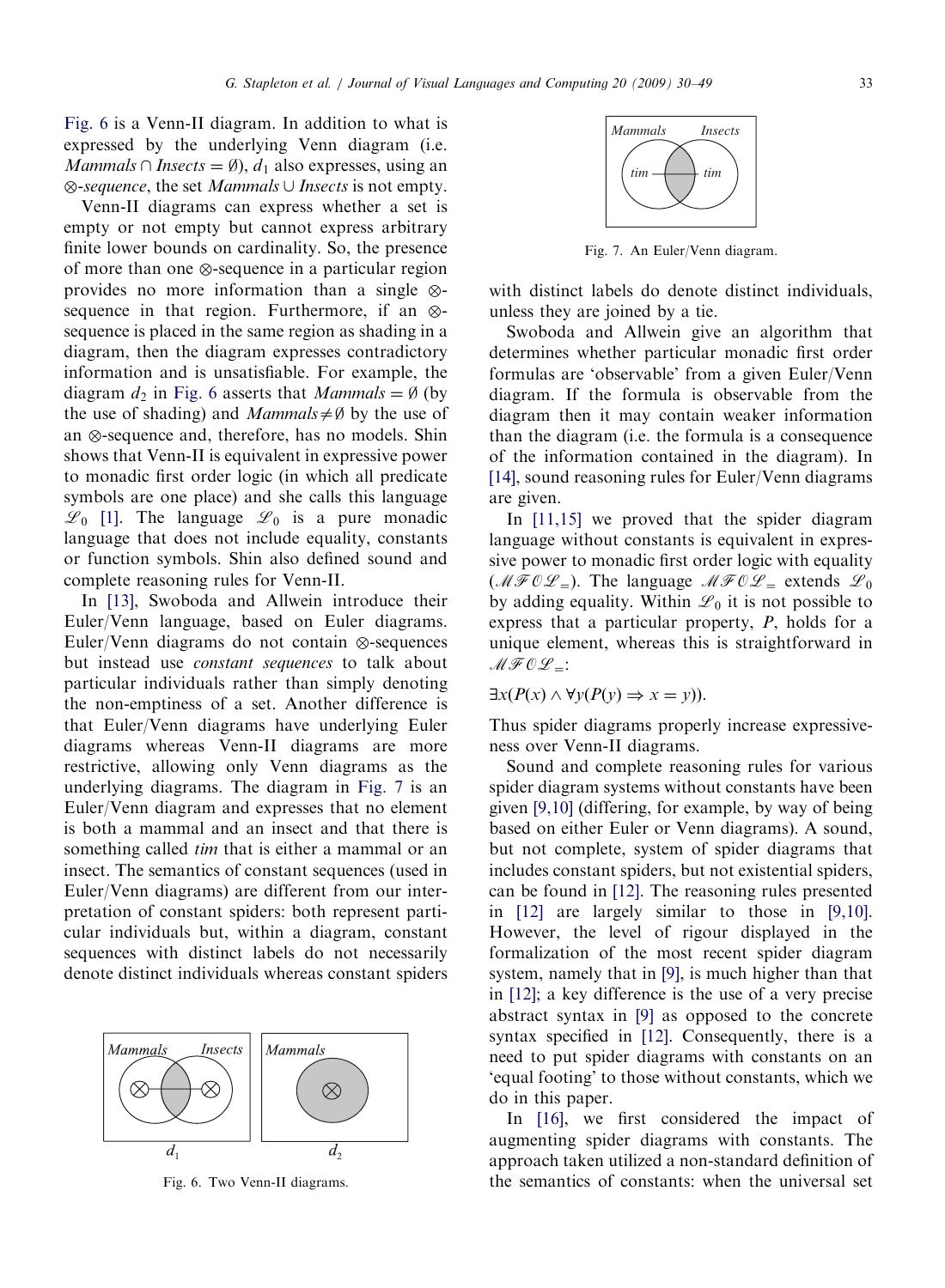was non-empty we did not force constants to denote. This leads to some counter-intuitive aspects that were not apparent until one considers reasoning with the notation. In particular, from a diagram containing a single existential spider only (i.e. asserting the non-emptiness of the universe), one could not (semantically) deduce that the individual *tim* was in the universe, even though we may have some syntactical device for representing *tim*. Drawing an analogy with representing sets, this would be similar to having access to a contour (closed curve) label, such as 'mammals', and not being able to deduce from the knowledge that the universe is nonempty that there is an element which is either a mammal or not a mammal. Thus, in this paper, we improve the semantics for constants given in [\[16\]](#page-19-0) so that these non-intuitive situations do not arise.

Moreover, [\[16\]](#page-19-0) allowed an overloading of label use: any given label could be used to label a contour in one diagram and a constant spider in another. In this paper, we make the distinction between sets and individuals more explicit at the syntax level and use one set of labels specifically for contours and another (disjoint) set of labels for constants. This impacts our definition of spider diagrams with constants given below. These changes to the syntax and semantics have a significant impact on the proof that constants do not lead to an increase in expressive power. Indeed, the details of the proof become much more complex. A number of additional results are also provided in this paper which do not appear in [\[16\]](#page-19-0). First, [\[16\]](#page-19-0) does not include ties; not only do we provide a formalization of the notation involving ties, but we also prove that they can be removed from the notation without decreasing expressiveness. Secondly, we now prove that removing the negation operator also does not lead to a decrease in expressiveness, a result some may find surprising since diagrammatic languages are often thought not rich enough to express negated statements. Finally, we also provide a satisfiability result, showing how to construct a model for any so-called unitary spider diagram with constants.

There are a number of examples of spider diagrams being used in practice, such as assisting with the task of identifying component failures in safety critical hardware designs [\[17\].](#page-19-0) They have also been used (but not explicitly) for displaying the results of database queries [\[18\],](#page-19-0) representing nonhierarchical computer file systems [\[19\]](#page-19-0), in a visual semantic web editing environment [\[20,21\]](#page-19-0) and for viewing clusters which contain concepts from multiple ontologies [\[22\].](#page-19-0) All of these application areas (except the first) use constants to represent specific objects, thus highlighting the importance of augmenting spider diagrams with constants.

#### 3. Syntax

In this section, we define what constitutes a spider diagram, using an abstract syntax. There are good, well documented reasons for using this type of approach, rather than defining at the concrete (drawn) diagram level; see, for example, [\[23,24\].](#page-19-0)

The *contour labels* (that is, the closed curves' labels) used in our diagrams are chosen from a countably infinite set,  $\mathscr{CL}$ . Informally, a *zone* is a region of the plane that can be described by the set of labels of the contours that include it. However, in different diagrams, zones can be included by contours with the same labels but differ in the labels which exclude them. We will define a *zone* to be a pair of finite, disjoint sets,  $(in, ex)$ . The set *in* contains the labels of the contours that include  $(in, ex)$  whereas  $ex$  is the set of labels of the contours that do not include (*in*, *ex*). So, in a diagram, *in* and *ex* form a partition of the contour label set. A *region* is a non-empty set of zones. We define  $\mathscr X$  and  $\mathscr R$  =  $\mathbb{P}\mathscr{Z} - \{\emptyset\}$  to be the sets of all zones and regions, respectively. As an example, the diagram in [Fig. 8,](#page-4-0) contains two zones,  $(\lbrace A \rbrace, \emptyset)$  and  $(\emptyset, \lbrace A \rbrace)$ , and therefore contains three regions.

To describe the existential spiders in a drawn diagram, it is sufficient to say how many existential spiders there are in each region. In [Fig. 8](#page-4-0), for example, there is one existential spider in the region  $\{(\lbrace A \rbrace, \emptyset)\}$  and another in the region  $\{(\lbrace A \rbrace, \emptyset), (\emptyset, \lbrace A \rbrace)\}.$  The nodes of the spiders are called *feet*; there are two one-footed spiders and a two-footed spider in  $d_1$ . We will use a bag of regions, called *existential spider descriptors*, to formalize the notion of an existential spider. Alternatively, we could specify any finite set to be a collection of existential spiders and map each of



Fig. 8. The syntax of spider diagrams.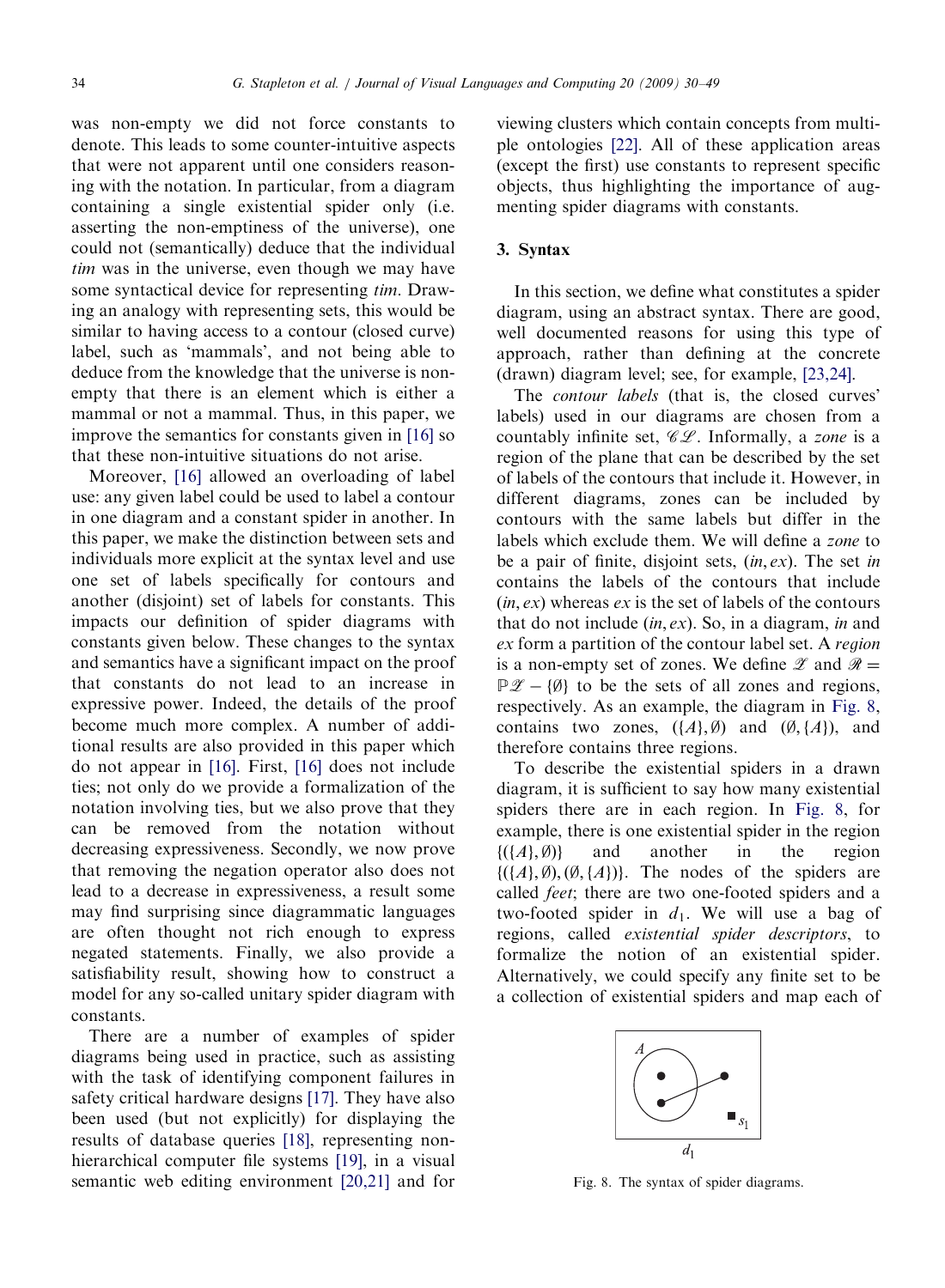<span id="page-6-0"></span>these spiders to a region in the diagram (called the 'habitat mapping', with the region in which the spider is placed called its habitat). However, with this alternative choice, for any given drawn diagram containing existential spiders there are many choices for the representation of the drawn spiders at the abstract level.

In any diagram we use only a finite set of constant spiders. We will assume that all the constant spider labels come from a finite set  $\mathscr{CF}$ . An alternative choice would be to have a countably infinite set of constant spider labels. However, the approach we take to prove that augmenting the spider diagram language with constants does not increase expressiveness would need to be adjusted if  $\mathcal{CF}$  is not finite and we discuss this at the end of Section 5.

Formally, a diagram will contain a finite set of constant spider labels together with a habitat function, mapping each constant spider label to a region in the diagram. The definition of an abstract spider diagram with constants extends that given in [\[15\]](#page-19-0) for spider diagrams (without constants). We assume that the sets  $\mathscr{CF}, \mathscr{CL}, \mathscr{Z}$  and  $\mathscr{R}$  are pairwise disjoint.

Now we are in a position to specify formally spider diagrams with constants. Example 3.1 will more fully illustrate the concepts. We start by defining so-called *unitary* diagrams and then extend the definition to allow such diagrams to be joined using logical connectives.

Definition 3.1. An *abstract unitary spider diagram with constants, d* (with contour labels in  $\mathcal{GF}$  and constant spider labels in  $\mathscr{CF}$  is a tuple  $\langle L, Z, Z^*, ESD, CS, \theta, \omega \rangle$  whose components are defined as follows.

(1)  $L = L(d) \subset \mathscr{CL}$  is a finite set of contour labels.

- $Z(Z)$   $Z = Z(d) \subseteq \{(a, L a) : a \subseteq L\}$  is a set of zones such that
	- (i) for each contour label  $l \in L$  there is a zone  $(a, L - a) \in Z(d)$  such that  $l \in a$  and
	- (ii) the zone  $(\emptyset, L)$  is in  $Z(d)$ .

We define  $R(d) = \mathbb{P}Z(d) - \{\emptyset\}$  to be the set of regions in *d*.

- (3)  $Z^* = Z^*(d) \subseteq Z$  is a set of *shaded zones* and we define  $R^*(d) = \mathbb{P}Z^*(d) - \{\emptyset\}$  to be the set of shaded regions in *d*.
- (4)  $ESD = ESD(d) \subset \mathbb{Z}^+ \times R(d)$  is a finite set of *existential spider descriptors* such that

 $\forall (n_1, r_1), (n_2, r_2) \in ESD \ (r_1 = r_2 \Rightarrow n_1 = n_2).$ 

If  $(n, r) \in ESD$  then there are *n* existential *spiders* with *habitat r*.

- (5)  $CS = CS(d) \subseteq \mathcal{CF}$  is a finite set of constant spider labels.
- (6)  $\theta = \theta_d$ : *CS*  $\rightarrow$  *R*(*d*) is a function which maps each constant spider label to a region in *d*. If  $\theta_d(s_i) = r$  then *s<sub>i</sub>* has *habitat r* in *d*.
- (7)  $\omega = \omega_d$ :  $CS \times CS \rightarrow \mathbb{P}Z$  is a function which returns the *web* of each pair of constant spiders such that

$$
\forall s_i, s_j, s_k \in CS \omega(s_i, s_j) \subseteq \theta(s_i) \cap \theta(s_j) \wedge \omega(s_i, s_i) = \theta(s_i)
$$
  
 
$$
\wedge \omega(s_i, s_j) = \omega(s_j, s_i) \wedge (\forall z \in Z(d) \ (z \in \omega(s_i, s_j)
$$
  
\n
$$
\cap \omega(s_j, s_k) \Rightarrow z \in \omega(s_i, s_k))).
$$

The web of a pair of constant spiders is the set of zones that contain a *tie* between those two spiders.

Let  $d = \langle L, Z, Z^*, ESD, CS, \theta, \omega \rangle$  be a unitary spider diagram with constants. The tuple  $\langle L, Z, Z^*, ESD \rangle$  is a *unitary spider diagram without constants*.

Some remarks about the above definition are in order. Every contour in a diagram contains at least one zone and this is captured by condition 2(i). In any diagram, the zone inside the boundary rectangle but outside all the contours is present and this is captured by condition 2(ii). Being joined by a tie in a zone is interpreted transitively. In fact, ties give rise to an equivalence relation on the feet in each zone. In the abstract syntax, if spiders  $s_i$  and  $s_j$  are joined by a tie in zone *z* and  $s_i$  and  $s_k$  are also joined by a tie in *z* then so too are  $s_i$  and  $s_k$ , giving the transitive property. Moreover,  $s_i$  is deemed to be joined by a tie to itself in each zone of its habitat, giving the reflexive property. Finally, for symmetry,  $s_i$  is joined to  $s_j$  in zone *z* if and only if  $s_j$  is joined to *si* in zone *z*. Therefore, in a zone *z*, taking the constant spider feet in *z* as a set of vertices and the ties in that zone as a set of edges, we have a graph whose components are complete graphs with loops at each vertex. However, in drawn diagrams we will only draw a spanning forest in each zone so as to avoid 'visually cluttered' diagrams.

We note that ties could also be used to connect existential spider feet. Indeed, they could also be used to connect an existential foot to a constant foot. However, for any diagram that incorporated such ties there exists a semantically equivalent diagram that does not contain such ties. This is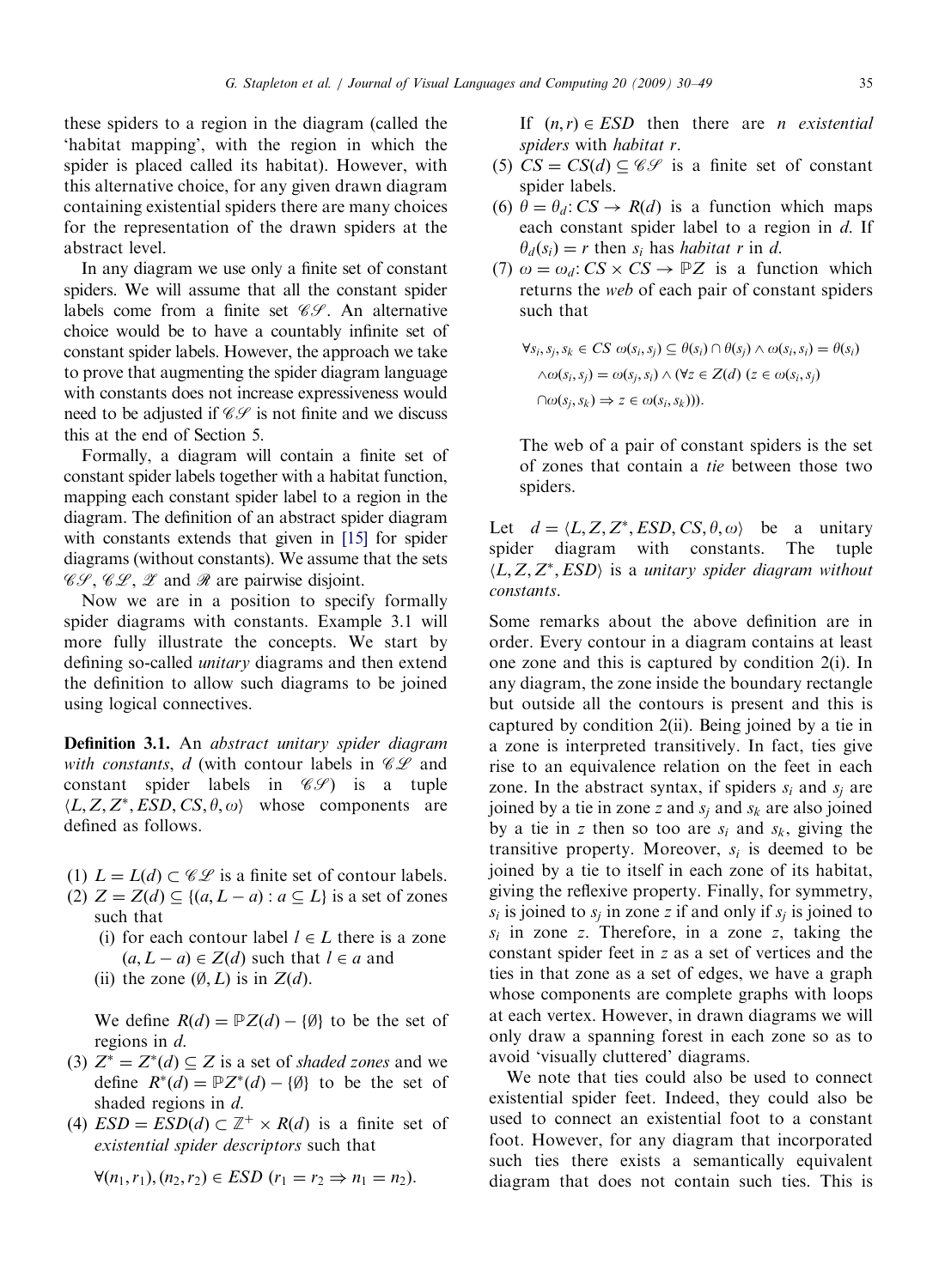not the case for ties between constant spider feet. It is straightforward to extend the work in this paper to the case where these additional types of tie are permitted.

**Example 3.1.** The diagram  $d_1$  in [Fig. 9](#page-6-0) has the following formal description:

- (1) Contour label set  $L(d_1) = \{L_1, L_2\}$ .
- (2) Zone set
	- $Z(d_1) = \{ (\emptyset, \{L_1, L_2\}), (\{L_1\}, \{L_2\}), (\{L_2\}, \{L_1\}),$  $({L_1, L_2}, \emptyset)$ .
- (3) Shaded zone set  $Z^*(d_1) = \{ (\{L_2\}, \{L_1\}) \}.$
- (4) Existential spider descriptors set

$$
ESD(d_1) = \{ (1, \{ (\{L_2\}, \{L_1\}) \}), (1, \{ (\{L_1\}, \{L_2\}), (\{L_2\}, \{L_1\}) \}) \}.
$$

- (5) Constant spider label set  $CS(d_1) = \{s_1, s_2\}.$
- (6) The function  $\theta_{d_1}: \{s_1, s_2\} \rightarrow R(d_1)$  where  $\theta_{d_1}(s_1)$  $= \{ (\{L_1\}, \{L_2\}) \}$  and  $\theta_{d_1}(s_2) = \{ (\{L_1, L_2\}, \emptyset) \}$ .
- (7) The function  $\omega_{d_1}$ :  $CS(d_1) \times CS(d_1) \rightarrow \mathbb{P}Z(d_1)$ where  $\omega_{d_1}(s_1, s_1) = \theta_{d_1}(s_1), \ \omega_{d_1}(s_2, s_2) = \theta_{d_1}(s_2)$ and  $\omega_{d_1}(s_1, s_2) = \omega_{d_1}(s_2, s_1) = \emptyset$ .

In order to be able to refer to the set of existential spiders in a diagram, *d*, we define

 $ES(d) = \{e_i(r) : \exists (n, r) \in ESD(d) \land 1 \leq i \leq n\}$ 

to be the set of *existential spiders*. The subscript '*i*' can be thought of as labelling the existential spiders in a region. We also define  $S(d) = ES(d) \cup CS(d)$  to be the set of *spiders* in *d*. We assume that the sets *ES* $(d)$  and  $\mathscr{CF} \cup \mathscr{CF} \cup \mathscr{Z} \cup \mathscr{R}$  are disjoint. We define a function

 $\eta: ES(d) \rightarrow R(d)$ 

by  $\eta(e_i(r)) = r$  which returns the *habitat* of each existential spider. Spiders represent the existence of elements and regions represent sets—thus we need



Fig. 9. Two spider diagrams with constants.

to know how many elements we have represented in each region. Note here that, in a unitary diagram, a constant spider and an existential spider represent the existence of distinct elements. For example, in [Fig. 9,](#page-6-0) the diagram  $d_2$  asserts that the set represented by the zone  $({L_1}, {L_2})$  contains at least three elements, including the individual represented by *s*1. The set of existential spiders contained by region *r* in *d* is denoted by  $ES(r, d)$ . More formally,

$$
ES(r, d) = \{e \in ES(d) : \eta(e) \subseteq r\}.
$$

Similarly, the set of constant spiders contained by region *r* in *d* is

$$
CS(r, d) = \{s \in CS(d) : \theta_d(s) \subseteq r\}
$$

and we also define  $S(r, d) = ES(r, d) \cup CS(r, d)$ . So, any spider in *d* whose habitat is a subset of *r* is in the set  $S(r, d)$ . The set of existential spiders *touching* r in *d* is denoted by  $ET(r, d)$ :

$$
ET(r, d) = \{s \in ES(d) : \eta(s) \cap r \neq \emptyset\}.
$$

The sets of constant spiders touching a region,  $CT(r, d)$ , and the set of spiders touching a region,  $T(r, d)$ , are defined similarly. In  $d_1$ , [Fig. 9](#page-6-0),

$$
|S(\{(L_2\},\{L_1\})\},d_1)|=1
$$

and

$$
|T(\{(\{L_2\},\{L_1\})\},d_1)|=2.
$$

In  $d_2$ ,

 $|S(\{(L_1), (L_2)\}, d_2)| = |T(\{(L_1), (L_2)\}, d_2)| = 3.$ 

Unitary diagrams form the building blocks of *compound diagrams*.

Definition 3.2. An *abstract spider diagram with constants* is defined as follows.

- (i) Any unitary diagram with constants is a spider diagram with constants.
- (ii) If  $D_1$  and  $D_2$  are spider diagrams with constants then  $\neg D_1$ ,  $(D_1 \vee D_2)$  and  $(D_1 \wedge D_2)$  are a spider diagrams with constants.

We adopt the usual convention of omitting brackets where no ambiguity arises. Another convention will be to denote unitary diagrams by *d* and arbitrary diagrams by *D*. Definition 3.2 adapts to spider diagrams without constants in the obvious way.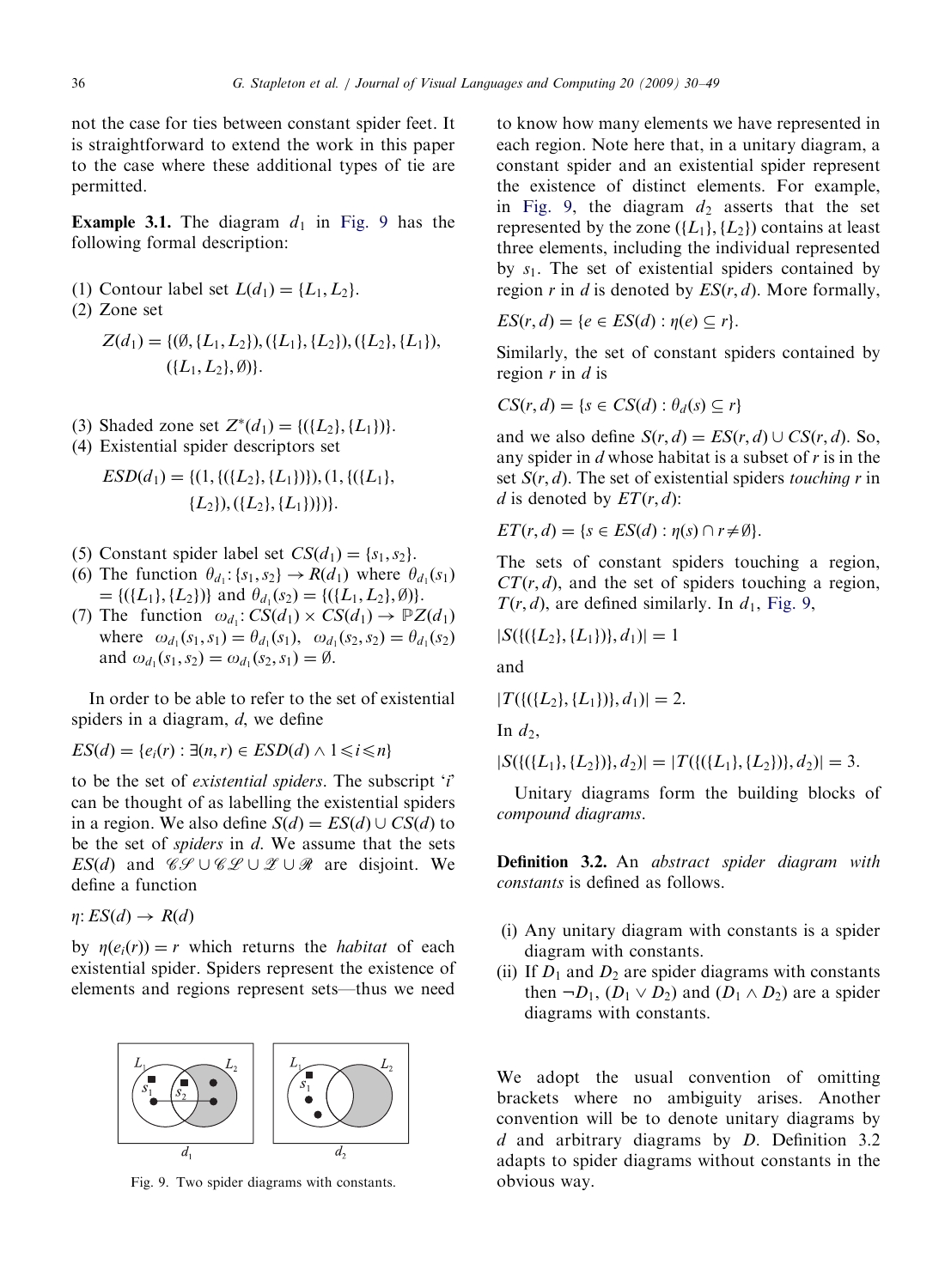#### 4. Semantics

We now sketch, informally, the semantics of unitary spider diagrams. Regions in spider diagrams with constants represent sets. Missing zones (i.e. zones in the set  $\{(a, b) \in \mathcal{Z} : a \cup b = L(d)\} - Z(d)$ represent the empty set. Existential spiders assert the existence of elements and distinct existential spiders assert the existence of distinct elements. Therefore, we can express lower and, using shading, upper bounds on the cardinalities of the sets we are representing. For simplicity, suppose the diagram *d* does not contain any ties. If region *r* is inhabited by *n* spiders in *d* then *d* expresses that the set represented by *r* contains at least *n* elements. If *r* is shaded and touched by *m* spiders in *d* then *d* expresses that the set represented by *r* contains at most *m* elements. Thus, if *d* has a shaded, untouched region, *r*, then *d* expresses that *r* represents the empty set.

Each constant spider asserts that the individual represented by its label is in the set represented by its habitat. Moreover, the individuals represented by constant spiders are distinct from those represented by existential spiders. Therefore, if a region contains an existential spider and a constant spider, *s*, we can deduce that there are at least two elements in that region, including that represented by *s*. Within a unitary diagram, no two constant spiders represent the same individual unless they are joined by a tie. Constant spiders joined by ties must represent the same individual if they both represent individuals in the set represented by some particular zone in their web, otherwise they must represent distinct individuals. So, the presence of a tie between two constant spiders has the effect of potentially reducing the upper and lower cardinality constraints placed on the set represented by the union of their habitats.

To formalize the semantics of spider diagrams with constants we shall map the constant spider labels in  $\mathscr{CF}$ , the contour labels in  $\mathscr{CF}$ , zones in  $\mathscr{Z}$ and regions in  $\mathcal R$  to subsets of some universal set  $U$ . We wish constant spider labels to act like constants in first order predicate logic, so they will be interpreted by single element subsets of the universal set, unless the universal set is the empty set. We could, equivalently, choose to map constant spiders to elements of the universal set. However, the *semantics predicate* (defined below) is more elegant when we map constant spiders to sets, as are the details in some of the proofs below. We could also choose to force models with constant spiders to

have non-empty universal sets. However, having only existential spiders in the language does not force the universal set to be non-empty. We note that any unitary diagram containing spiders has only non-empty models. In either spider diagram language (with or without constants) we can express that there are no elements by shading all the zones in a unitary diagram that does not contain any spiders. The motivation for this non-standard choice (allowing an empty universe) arises from an intended application domain of constraint diagrams: modelling object-oriented systems. The domain will consist of objects in the system and in some instances there will be no objects (for example, in an initial state before any objects have been created). Logic with potentially empty structures is explored in [\[25\].](#page-19-0)

Our formalization of the semantics extends that given for spider diagrams without constants in [\[15\]](#page-19-0).

Definition 4.1. An *interpretation of constant spider labels*, *contour labels*, *zones and regions*, or simply an *interpretation with constants*, is a pair  $(U, \Psi)$  where *U* is a set (the *universal set*) and  $\Psi$ :  $\mathscr{CL} \cup \mathscr{L} \cup \mathscr{R} \cup$  $\mathscr{CF} \to \mathbb{P} U$  is a function mapping constant spider labels, contour labels, zones and regions to subsets of *U* such that the images of the zones and regions are completely determined by the images of the contour labels as follows:

(1) for each zone  $(a, b)$ ,

$$
\Psi(a, b) = \bigcap_{l \in a} \Psi(l) \cap \bigcap_{l \in b} \overline{\Psi(l)},
$$
  
where  $\overline{\Psi(l)} = U - \Psi(l)$  and we define  

$$
\bigcap_{l \in \emptyset} \Psi(l) = U = \bigcap_{l \in \emptyset} \overline{\Psi(l)}
$$

and

(2) for each region *r*,

$$
\Psi(r) = \bigcup_{z \in r} \Psi(z)
$$

and either the universal set is the empty set or the constant spiders map to singleton subsets of *U*. More formally

$$
U = \emptyset \vee \forall s_i \in \mathscr{CF} \, |\Psi(s_i)| = 1.
$$

We will write  $\Psi: \mathcal{R} \cup \mathcal{CF} \rightarrow \mathbb{P}U$  when strictly speaking we mean  $\Psi: \mathcal{CL} \cup \mathcal{L} \cup \mathcal{R} \cup \mathcal{GC} \rightarrow \mathbb{P}U$ .

We introduce a *semantics predicate* which determines whether an interpretation agrees with the meaning of any given diagram with constants.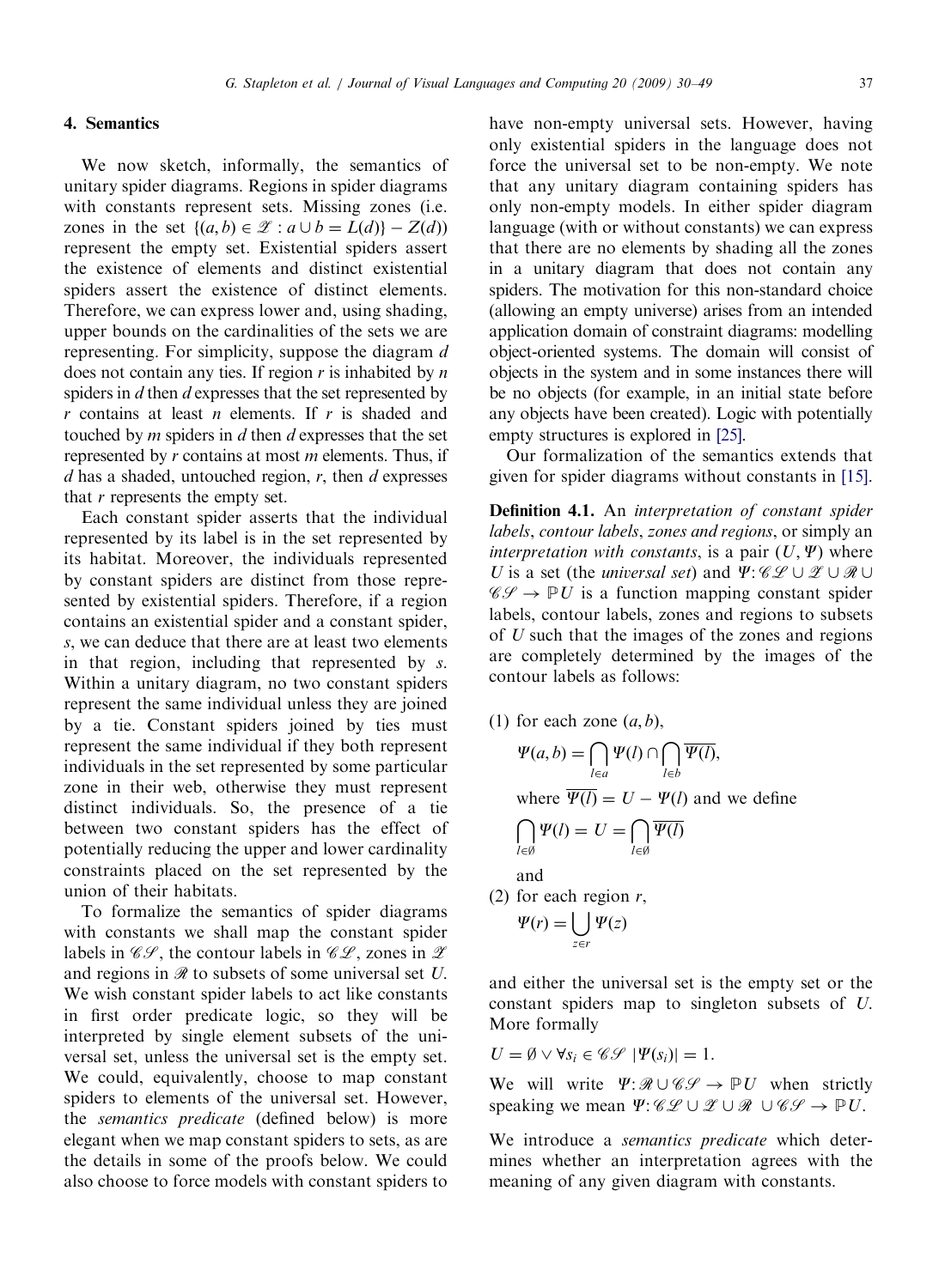**Definition 4.2.** Let *D* be a diagram with constants and let  $m = (U, \Psi)$  be an interpretation with constants. We define the *semantics predicate* define the of *D*, denoted  $P_D(m)$ . If *D* is a unitary diagram then  $P_D(m)$  is the conjunction of the following conditions.

(1) *Plane tiling condition*: The union of the sets represented by the zones in *D* is the universal set:

$$
\bigcup_{z\in Z(D)} \Psi(z) = U.
$$

- (2) There exists an extension of  $\Psi$ :  $\mathcal{R} \cup \mathcal{C} \mathcal{S} \rightarrow \mathbb{P} U$ to  $\Psi$ :  $\mathcal{R} \cup \mathcal{C} \mathcal{S} \cup E S(D) \rightarrow \mathbb{P} U$  such that the following conditions are satisfied.
	- (a) *Spiders condition*: Each spider represents the existence of an element (strictly, a single element set) in the set represented by its habitat and existential spiders do not represent the same elements as any constant spiders:

$$
\forall s \in ES(D) \ (|\Psi(s)| = 1 \land \Psi(s) \subseteq \Psi(\eta(s)))
$$

and

$$
\forall s \in CS(D) \left( |\Psi(s)| = 1 \land \Psi(s) \subseteq \Psi(\theta_D(s)) \right)
$$

and

$$
\forall e \in ES(D) \,\forall s \in CS(D)\Psi(e) \neq \Psi(s).
$$

(b) *Existential spiders condition*: No two existential spiders represent the existence of the same element:

$$
\forall e_1, e_2 \in ES(D) \ (\Psi(e_1) = \Psi(e_2) \Rightarrow e_1 = e_2).
$$

That is, the function  $\Psi$  is injective when the domain is restricted to  $ES(D)$ .

(c) *Constant spiders condition*: Two constant spiders represent the same individual if and only if they both represent an individual in the set denoted by some zone in their web:

$$
\forall s_i, s_j \in CS(D) \left( \Psi(s_i) = \Psi(s_j) \iff \exists z \in \omega_D(s_i, s_j) \right)
$$

$$
\Psi(s_i) \cup \Psi(s_j) \subseteq \Psi(z)).
$$

(d) *Shading condition*: Each shaded zone, *z*, represents a subset of the set of elements represented by the spiders touching *z*:

$$
\forall z \in Z^*(D) \ \Psi(z) \subseteq \bigcup_{s \in T(\{z\}, D)} \Psi(s).
$$

If  $\Psi$ :  $\mathcal{R} \cup \mathcal{C} \mathcal{S} \cup ES(D) \rightarrow \mathbb{P}U$  ensures  $P_D(m)$  is true then  $\Psi$  is a *valid extension to existential spiders* for *D*. If  $D = \neg D_1$  then  $P_D(m) = \neg P_{D_1}(m)$ . If  $D =$  $(D_1 \vee D_2)$  then  $P_D(m) = (P_{D_1}(m) \vee P_{D_2}(m))$ . If  $D =$  $(D_1 \wedge D_2)$  then  $P_D(m) = (P_{D_1}(m) \wedge P_{D_2}(m))$ . We say *m satisfies D*, denoted  $m \models D$ , if and only if  $P_D(m)$  is true. If  $m \models D$  we say *m* is a *model* for *D*.

For example, the interpretation  $m =$  $( \{1, 2, 3, 4\}, \Psi )$  partially defined by  $\Psi(s_1) = \{1\},\$  $\Psi(s_2) = \{2\}, \ \Psi(L_1) = \{1, 2\} \text{ and } \Psi(L_2) = \{2, 3, 4\} \text{ is }$ a model for  $d_1$  in [Fig. 9](#page-6-0) but not for  $d_2$ .

From the definition of the semantics predicate, it follows that a unitary diagram, *d*, has an empty model if and only if *d* does not contain any spiders. It is easy to see that for any unitary spider diagram without constants, the constant spiders condition is always true. We make the following definitions for the language of spider diagrams without constants.

**Definition 4.3.** Let  $m = (U, \Psi)$  be an interpretation with constants. We restrict the domain of  $\Psi$  to  $\mathscr{CL} \cup \mathscr{L} \cup \mathscr{R}$  to give the pair  $(U, \Psi|_{\mathscr{CL}(\mathscr{L})\cup\mathscr{R}})$  which we call an *interpretation*.

Making the obvious change to the semantics predicate given for spider diagrams with constants, we define the *semantics predicate* for spider diagrams without constants. The definitions of *satisfies* and *model* adapt similarly. We note here that the semantics predicate we give for spider diagrams without constants is different from that given in [\[11\],](#page-19-0) which uses a collection of inequalities to capture the notion of a model, $5$  however, they are equivalent [\[26\]](#page-19-0). That is, the two semantics predicates identify the same interpretations as models for any given diagram without constants.

#### Theorem 4.1. *Every unitary diagram d is satisfiable*.

Proof (*Sketch*). The proof strategy is to construct a model for *d*. We start by noting that, in any model for unitary diagram *d*, the set represented by the region containing all of the zones is the universal set. Moreover, there must be sufficiently many elements in the universal set for the spiders in *d*, taking any ties into account. To start the construction of our model, we specify the universal set as follows. First, define a function  $f: S(d) \rightarrow Z(d)$  so

 $5$ The semantics predicate in [\[11\]](#page-19-0) states that for a unitary diagram *d*, the number of existential spiders in any given region, *r*, in *d* is at least  $|\Psi(r)|$ , and, if *r* is shaded,  $|\Psi(r)|$  is at most the number of existential spiders touching *r*.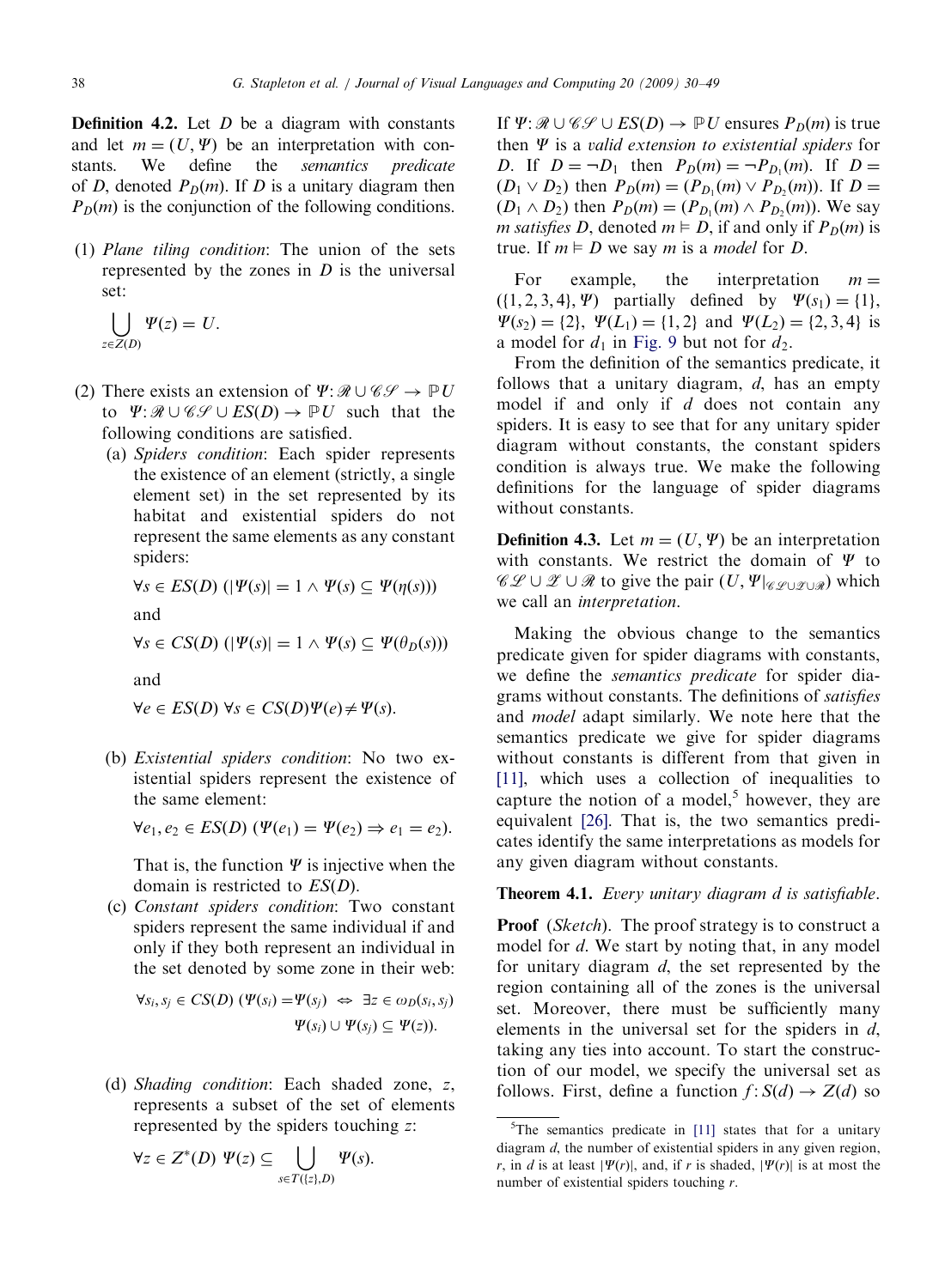<span id="page-10-0"></span>that for each spider *s*,  $f(s)$  is in the habitat of *s*, essentially selecting a foot of each spider. Recall that  $\omega_d$  identifies which spider feet are joined by ties. For each constant spider,  $s_i$ , we define

$$
[s_i] = \{s_j \in CS(d) : f(s_j) = f(s_i) \land f(s_i) \subseteq \omega_d(s_i, s_j)\}.
$$

It is easy to verify that these sets  $[s_i]$  give rise to an equivalence relation and, hence, form a partition of  $CS(d)$ . The universal set is then taken to be

$$
U = ES(d) \cup \{ [s_i] : s_i \in CS(d) \}.
$$

Next, we define  $\Psi$ . Each contour label,  $L$ , in  $d$  maps to the set

$$
\Psi(L) = \{e \in ES(d) : f(e) = (a, b) \land L \in a\} \cup \{[s_i]:
$$
  

$$
s_i \in CS(d) \land f(s_i) = (a, b) \land L \in a\}
$$

and each constant spider,  $s_k$ , in *d*, maps to the set

 $\Psi(s_k) = \{ [s_k] \}.$ 

The constant spiders (labels) that are not in  $CS(d)$ map to any single element subset of *U*, provided *U* is not empty. The contour labels that are not in  $L(d)$ map to any subset of *U*. It is relatively straightforward to show that  $(U, \Psi)$  is a model for *d*, noting that for each zone, *z*, in *d*,  $\Psi(z) = \{e \in ES(d) :$  $f(e) = z} \cup \{ [s_i] : s_i \in CS(d) \land f(s_i) = z \}.$ 

We note here that the equivalence relation on  $CS(d)$  induced by *f* in the above proof is related to  $\omega_d$  but not equivalent to it. For each choice of *f*, there is one such equivalence relation which essentially identifies when the spider feet selected by *f* are joined by a tie. When each spider in *d* has a single foot only, the equivalence relation on  $CS(d)$ induced by f and  $\omega_d$  are capturing the same information; in such a case, *f* is unique. Much of the work in the remainder of this paper considers diagrams where each spider has a single foot only and the equivalence classes  $[s_i]$  are utilized.

#### 5. Expressiveness

In order to show that augmenting spider diagrams with constants does not increase expressiveness, we will specify a translation from spider diagrams with constants to spider diagrams without constants ensuring that an *expressively equivalent* relation holds. Informally, two languages are equivalent in expressive power when they are capable of axiomatizing the same classes of interpretations (sometimes called structures), up to some notion of equivalence between interpretations; this will be more fully explored shortly.

The essence of our translation, for unitary diagrams, is to replace each constant spider by a contour containing a single existential spider, shading and nothing else. The associated contour label is determined by the label of the constant spider; a function,  $\mathscr{L}$ , will be defined which maps elements of  $C\mathcal{L}$  to contour labels in order to enable consistent contour label selection across different unitary diagrams. Intuitively, a contour, *L*, with shading and an existential spider allows the identification of a particular individual, since in any model,  $(U, \Psi)$ , there is only one element in  $\Psi(L)$ . There are some difficulties to be overcome, however; the aforementioned intuition points us towards a key technique used to eliminate constant spiders but is not adequate to cope with a variety of complicating issues.

First, we observe that a unitary diagram containing, say, two constant spiders with many feet, some of which are joined by ties, contains disjunctive information about situations when the two constant spiders denote the same individual. Incorporating this type of uncertainty into our translation of unitary diagrams makes the details more complicated. Our translation, therefore, will focus only on diagrams where the spiders have single feet (every diagram can be reduced to a semantically equivalent diagram in this form).

Secondly, in any given unitary diagram, *d*, it need not be the case that all of the constant spider labels are used (i.e  $CS(d) \neq \mathscr{CF}$ ). However, in any nonempty model for *d*, all of the constant spiders labels in  $\mathscr{CF}$  represent single element sets. Thus our translation must ensure that the contour labels, arising from the constant spider labels in  $\mathscr{CF}$  under the function  $L$  just described, *all* represent single element sets, not just those arising from the constant spiders in *d*.

Third, it is not the case that, having translated unitary diagrams, we can extend the translation to compound diagrams inductively. This is because, for example, the negation of the translation of unitary diagram *d* is not expressively equivalent to  $\neg d$ . Intuitively, the negation of a diagram containing only a contour label, *l*, which is inhabited by a single spider and is shaded (in particular, those arising from a constant spider, *c* say) allows *l* to contain any number of elements other than exactly one but *c* always represents an individual unless  $U = \emptyset$  regardless of whether a negated statement is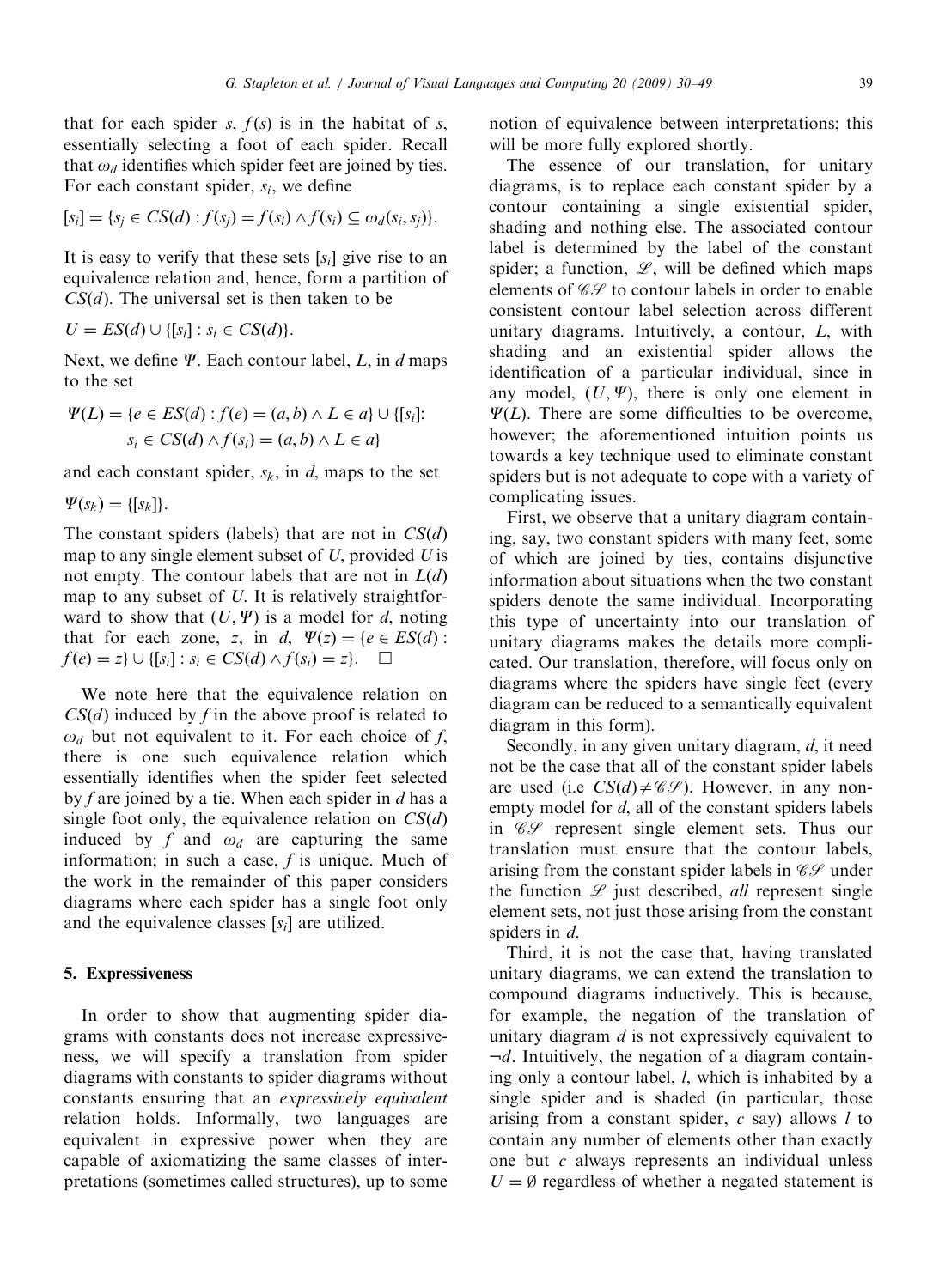<span id="page-11-0"></span>made. To simplify the presentation of our results, we will first translate the fragment of spider diagrams with constants where the operator  $\neg$  is not permitted.

In order to define when two diagrams are expressively equivalent we will now return to the notion of identifying when two interpretations are

> $I = \langle U, \Psi(s_1), \Psi(s_2), \dots, \Psi(s_m), \Psi(L_1), \dots, \Psi(L_n), \dots \rangle$  $\| \cdot \|$  ...  $\|$  ...  $\|$  ...  $\|$  ...  $\langle V, \Phi(L_1), \Phi(L_2), \ldots, \Phi(L_m) \rangle$

equivalent. In first order predicate logic, a structure (see, for example [\[25\]\)](#page-19-0) corresponds to our notion of an interpretation. A structure for a first order language with constant symbols consists of a universal set (or *domain*), *U*, together with an ordered list of sets, each of which corresponds to the interpretation of either a function symbol or a predicate symbol in the language. So, a structure can be written as

$$
\langle U, f_1, f_2, \ldots, f_m, \ldots, R_1, R_2, \ldots, R_n, \ldots \rangle,
$$

where each  $f_i$  is a function with domain  $U^{arity}(f_i)$  and codomain *U* and each  $R_i$  is a subset of  $U^{arity(R_i)}$ .

Two structures are equal when they have the same universal set and the same ordered list of sets (i.e. the functions and relations). This notion of equality, therefore, is independent of the actual symbols being interpreted. Two first order predicate logic languages are equivalent in expressive power precisely when they can axiomatize the same sets of structures under this notion of equality. We generalize this notion to the spider diagrams case.

We will assume, without loss of generality, throughout this section that  $\mathscr{C} \mathscr{L} = \{L_1, L_2, \ldots, L_k\}$  $L_n$ ...g and  $\mathscr{CF} = \{s_1, s_2, \ldots, s_m\}$ . Given an interpretation with constants,  $I = (U, \Psi)$ , we can write *I* in a similar manner to structures (i.e. as an ordered list), provided we consider  $\Psi$  as its image, rather than as a function:

$$
I = \langle U, \Psi(s_1), \Psi(s_2), \ldots, \Psi(s_m), \Psi(L_1), \ldots, \Psi(L_n), \ldots \rangle.
$$

Likewise, we can write an interpretation (without constants),  $J = (V, \Phi)$  as

$$
J = \langle V, \Phi(L_1), \Phi(L_2), \dots, \Phi(L_m), \Phi(L_{m+1}), \dots,
$$
  

$$
\Phi(L_{m+n}), \dots \rangle.
$$

As just stated, the actual labels interpreted are of no significance when considering equality of structures. Generalizing this idea to interpretations, *I* is equivalent to *J* precisely when  $U = V$ ,  $\Psi(s_i) =$  $\Phi(L_i)$  for all constant spiders  $s_i$  and  $\Psi(L_i) =$  $\Phi(L_{m+i})$  for all  $L_i$ , illustrated below:

|  | $\Psi(L_1), \quad \ldots, \quad \Psi(L_n), \quad \ldots \quad \rangle$         |  |
|--|--------------------------------------------------------------------------------|--|
|  | $\  \cdot \ $ $\ $ .                                                           |  |
|  | $\Phi(L_{m+1}), \quad \ldots, \quad \Phi(L_{m+n}), \quad \ldots \quad \rangle$ |  |

This is a mechanism we use to show that augmenting spider diagrams with constants and ties does not lead to an increase in expressive power.

**Example 5.1.** Suppose that  $\mathscr{CF} = \{s_1\}$  (that is,  $m = 1$ ) and consider the diagram  $d_1$  in [Fig. 10,](#page-10-0) which includes a constant spider. Our aim is to find a spider diagram without constants expressively equivalent to *d*1. To construct such a diagram, firstly we replace each contour label  $L_i$  by  $L_{i+1}$ . This 'frees' the contour label  $L_1$ . We can use this free contour label to identify a specific individual (constant symbols represent specific individuals). We replace the constant spider,  $s_1$ , by a contour with label  $L_1$ , that is entirely shaded inside and that contains a single existential spider. The resulting spider diagram without constants is  $d_2$ .

In general, we have  $|\mathscr{CF}| = m$ , so  $L_i$  will be freed for each  $1 \leq i \leq m$ .

**Definition 5.1.** Define a bijection  $\mathcal{L}: \mathscr{CF} \cup \mathscr{CL} \rightarrow$  $C$  by

$$
\mathcal{L}(x_i) = \begin{cases} L_{i+m} & \text{if } x_i \in \mathcal{CL}, \\ L_i & \text{if } x_i \in \mathcal{C}\mathcal{L}. \end{cases}
$$

The codomain of an interpretation is a power set and we allow the power set of any set (including the empty set) to be a codomain. We define  $\mathscr U$  to be the class of all sets.



Fig. 10. A spider diagram with constants and an expressively equivalent spider diagram without constants.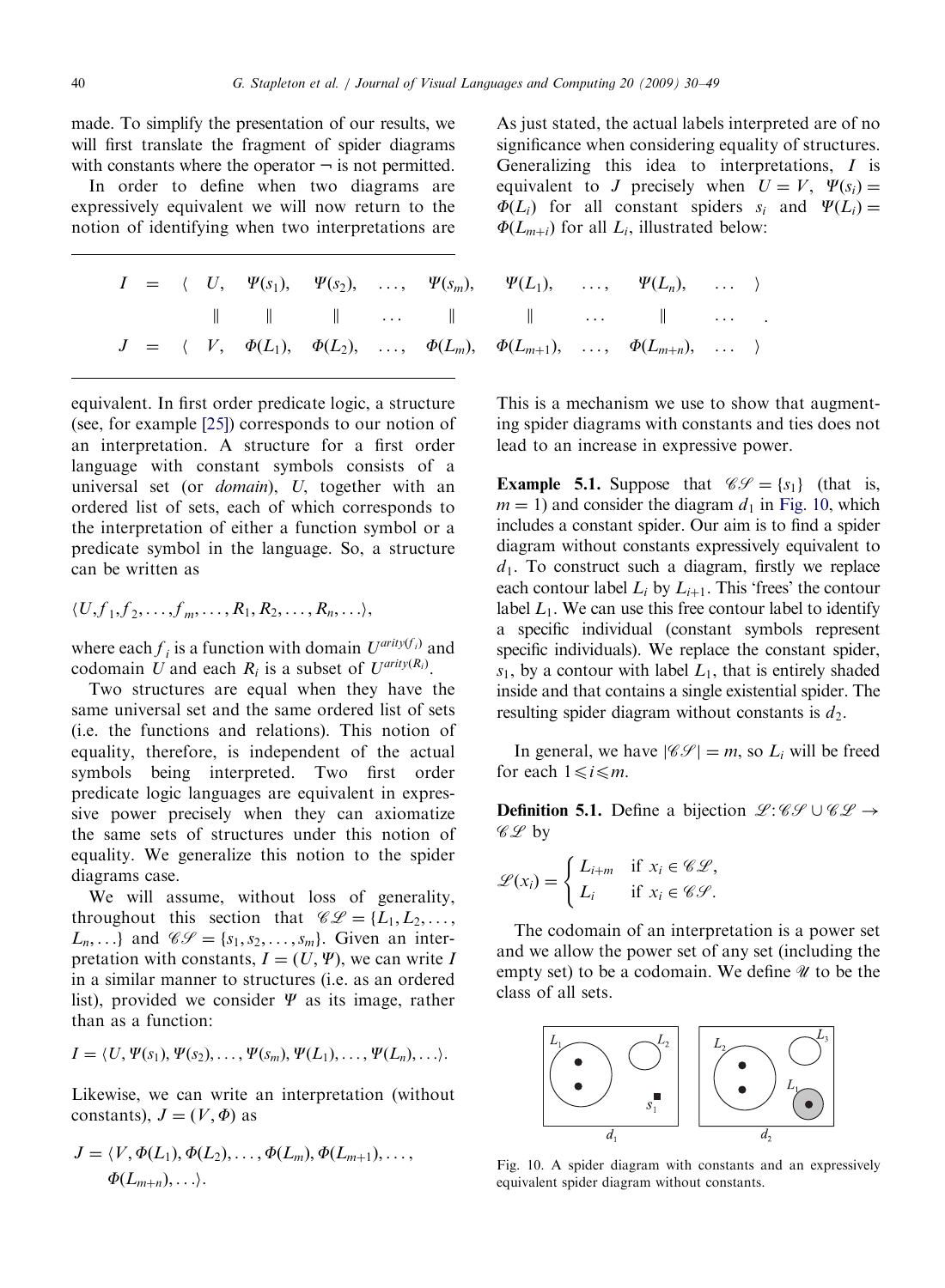<span id="page-12-0"></span>**Definition 5.2.** Define  $\mathcal{N}(\mathcal{T}_{\mathscr{C}})$  to be the class of all interpretations with constants, that is

$$
\mathcal{MT}_{\mathscr{C}\mathscr{S}} = \{ (U, \Psi) : U \in \mathscr{U} \land \Psi : \mathscr{C}\mathscr{S} \cup \mathscr{C}\mathscr{L} \cup \mathscr{D} \to \mathbb{P}U \},\
$$

where  $(U, \Psi)$  is an interpretation with constants. Define also  $\mathcal{M} \mathcal{T}_{\mathcal{E} \mathcal{S}}$  to be the class of all interpretations ( $\mathscr{E}\mathscr{S}$  for existential spiders), that is

$$
\mathcal{INT}_{\mathscr{E}\mathscr{G}} = \{ (U, \Psi|_{\mathscr{C}\mathscr{L}\cup\mathscr{Z}\cup\mathscr{R}}) : (U, \Psi) \in \mathscr{INT}_{\mathscr{C}\mathscr{F}} \}.
$$

Using the function  $L$  we will now define a mapping, *h*, from interpretations with constants to interpretations which captures the notion of equivalence described above.

**Definition 5.3.** Define  $h: \mathcal{A} \mathcal{F}_{\mathcal{C} \mathcal{S}} \to \mathcal{A} \mathcal{F}_{\mathcal{C} \mathcal{S}}$  by  $h(U, \Psi) = (U, \Phi)$  where  $\Phi: \mathscr{CL} \cup \mathscr{L} \cup \mathscr{R} \to \mathbb{P}U$  is defined by  $\Phi(L_i) = \Psi(\mathcal{L}^{-1}(L_i)).$ 

If, under  $\Psi$ , we consider the images of the elements in  $\mathscr{CF} \cup \mathscr{CF} \cup \mathscr{Z} \cup \mathscr{R}$  as an ordered list, then applying *h* to  $(U, \Psi)$  will preserve this list.



Fig. 11. Expressively equivalent diagrams.



Fig. 12. Illustrating the relationship between models for expressively equivalent diagrams.

Lemma 5.1. *The function h is injective*.

Example 5.2. For this example, assume that  $\mathscr{CF} = \{s_1, s_2, s_3, s_4\}.$  In [Fig. 11](#page-11-0) diagrams  $d_1$  and  $d_2$ are expressively equivalent. The function *h* provides a bijective correspondence between their models.

Whether two diagrams are expressively equivalent will be determined by the function *h* just defined. There are many other choices we could have made for *h*, each choice giving rise to an expressively equivalent relation.

**Definition 5.4.** Let  $D_1$  be a spider diagram with constants and let  $D_2$  be a spider diagram without constants. The diagrams  $D_1$  and  $D_2$  are *expressively equivalent* if and only if *h* provides a bijective correspondence between their models.

A model level relationship between expressively equivalent diagrams is shown in [Fig. 12](#page-11-0).

In the examples we have given so far to illustrate the expressively equivalent relation, we assumed that the constant spider label set  $\mathscr{CF}$  was the same as the constant spider label set in the example diagrams. We now give a further illustration, but where  $C\mathscr{G}$  contains more labels than the example diagram.

Example 5.3. For this example, assume that  $\mathscr{CF} = \{s_1, s_2, s_3\}.$  In [Fig. 13](#page-11-0) the diagram  $d_1$  contains just  $s_1$  and  $s_2$ . However, in any model for  $d_1$ , the constant spider *s*<sup>3</sup> represents a specific individual. Thus, to find a diagram expressively equivalent to  $d_1$ , we must ensure that  $L_3$  represents a single element set, asserted by  $d_3$ . The diagram  $d_2 \wedge d_3$  is expressively equivalent to  $d_1$ .

In order to show that augmenting spider diagrams with constants does not increase expressiveness, we must find, for each spider diagram with constants, an expressively equivalent spider diagram without constants. To make this task more straightforward we appeal to a-*diagrams*. A spider diagram *D* (with or without constants) is called an a-*diagram* if and only if all the spiders have exactly



Fig. 13. Expressively equivalent diagrams.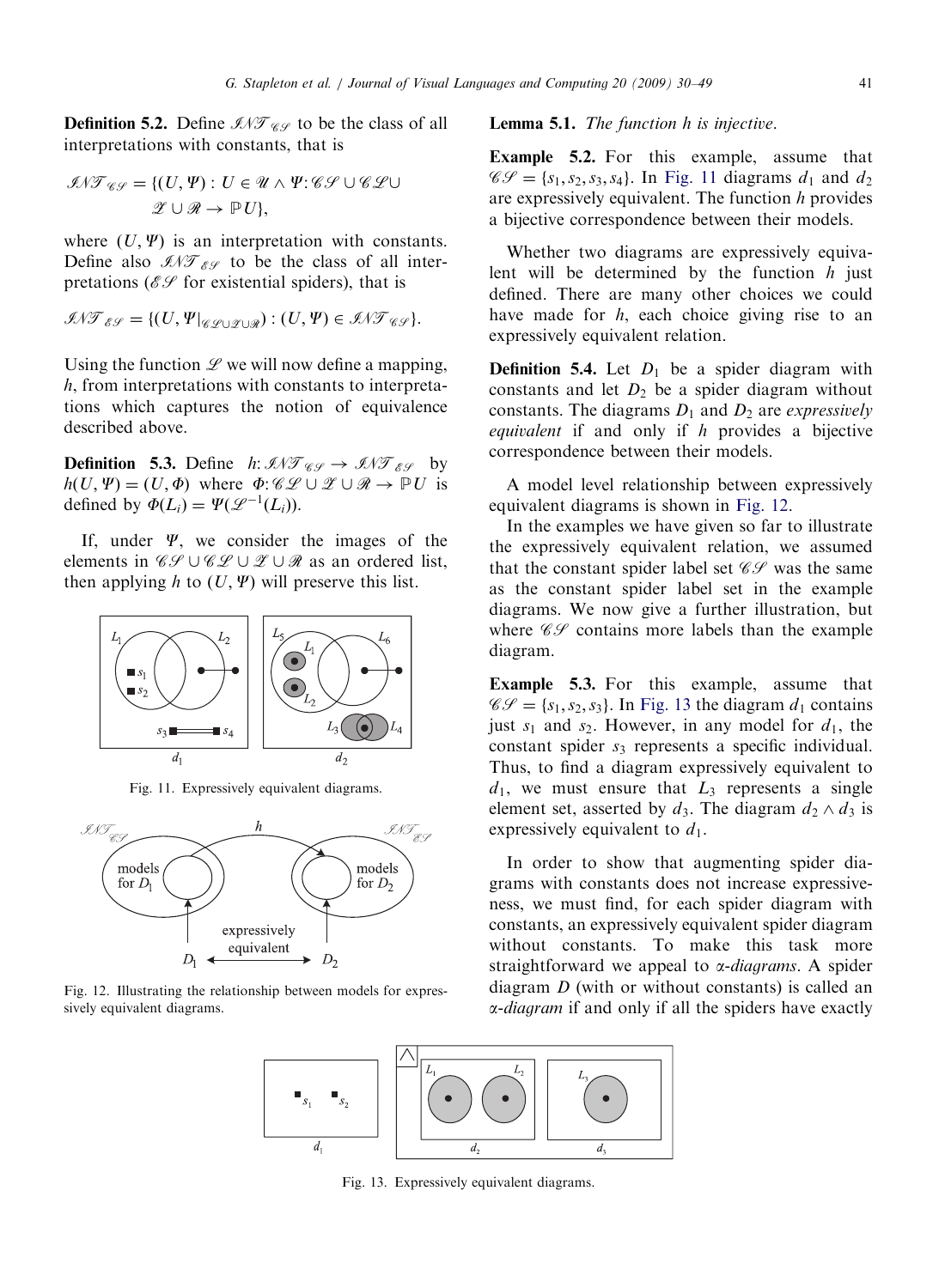one foot. The diagrams in [Fig. 11](#page-11-0) are not  $\alpha$ diagrams but those in Fig.  $10$  are  $\alpha$ -diagrams.

**Example 5.4.** In [Fig. 14](#page-12-0) the diagram  $d_1$  is semantically equivalent to the *x*-diagram  $d_2 \vee d_3 \vee d_4 \vee d_5$ . That is, all the models for  $d_1$  are models for  $d_2 \vee$  $d_3 \vee d_4 \vee d_5$  and vice versa.

Theorem 5.1. *Every spider diagram with constants is semantically equivalent to an* a-*diagram with constants*.

Proof (*Sketch*). Spider legs represent disjunction within a unitary diagram, *d*. Therefore, if there is a spider, *s*, in *d* that inhabits region  $r_1 \cup r_2$  where  $r_1 \cap r_2 = \emptyset$  then *d* is semantically equivalent to  $d_1 \vee$  $d_2$  where each of  $d_1$  and  $d_2$  are copies of  $d$  except that *s* inhabits  $r_1$  in  $d_1$  and  $r_2$  in  $d_2$ , thus removing a spider's leg. This process of *splitting spiders* can be repeated until all spiders inhabit exactly one zone.  $\square$ 

Thus, for each  $\alpha$ -diagram with constants if we can find an expressively equivalent spider diagram without constants then we will have shown that augmenting the language of spider diagrams with constants does not increase expressiveness. To begin, we consider unitary  $\alpha$ -diagrams.

Example 5.5. The diagrams in [Fig. 15](#page-12-0) are expressively equivalent, given  $\mathscr{CF} = \{s_1, s_2\}$ . By relabelling the contours in  $d_1$  when constructing  $d_2$ , we have changed the zone set. More drastic, though, are changes to the zone set that occur when replacing each constant spider by a contour (along with the shading and an existential spider). The zones in  $d_1$  are

$$
Z(d_1) = \{ (\{L_1\}, \{L_2\}), (\{L_1, L_2\}, \emptyset), (\{L_2\}, \{L_1\}),
$$
  

$$
(\emptyset, \{L_1, L_2\})\}.
$$

Each of these zones gives rise to a zone in  $d_2$ , for example  $z_1 = (\{L_1, L_2\}, \emptyset)$  gives rise to  $z_2 = (\{L_3, L_4\}, \{L_1, L_2\})$ . We have used the containing label set for  $z_1$ , namely  $\{L_1, L_2\}$  and applied  $\mathscr L$  to each of its elements to give the containing label set for  $z_2$ , namely  $\{L_3, L_4\}$ . Since the contour label set for  $d_2$ is generated from the contour label set and constant spider label set in  $d_1$  we can deduce the excluding label set for  $z_2$ :

$$
\{L_1, L_2\} = L(d_2) - \{L_3, L_4\}.
$$

If a zone is shaded in  $d_1$  then it gives rise to a shaded zone in *d*<sub>2</sub>. Moreover, if an existential spider inhabits *z* in  $d_1$  then it inhabits the zone that *z* gives rise to in  $d_2$ . This establishes the habitat for each existential spider in  $d_2$  that arises from an existential spider in  $d_1$ . Further zones, all of which are shaded, are in  $d_2$ ; there is one such zone for each constant spider. As an example, the constant spider  $s_1$  gives rise to the zone  $z_3 = (\{L_1, L_3\}, \{L_2, L_4\})$ . In  $d_1$ , spider  $s_1$  has habitat  $z_4 = (\{L_1\}, \{L_2\})$ . The constant spider  $s_2$  gives rise to the shaded zone  $({L_2, L_4}, {L_1, L_3})$ .

In building the translation, we need to identify which constant spiders are joined by ties. The constant elimination collapses the constant spiders joined by ties into a single existential spider. Recall that  $\theta_d$  is a function that returns, for each constant spider (label) in unitary diagram *d*, the region



Fig. 15. Changes in the zone set.



Fig. 14. Semantic equivalence.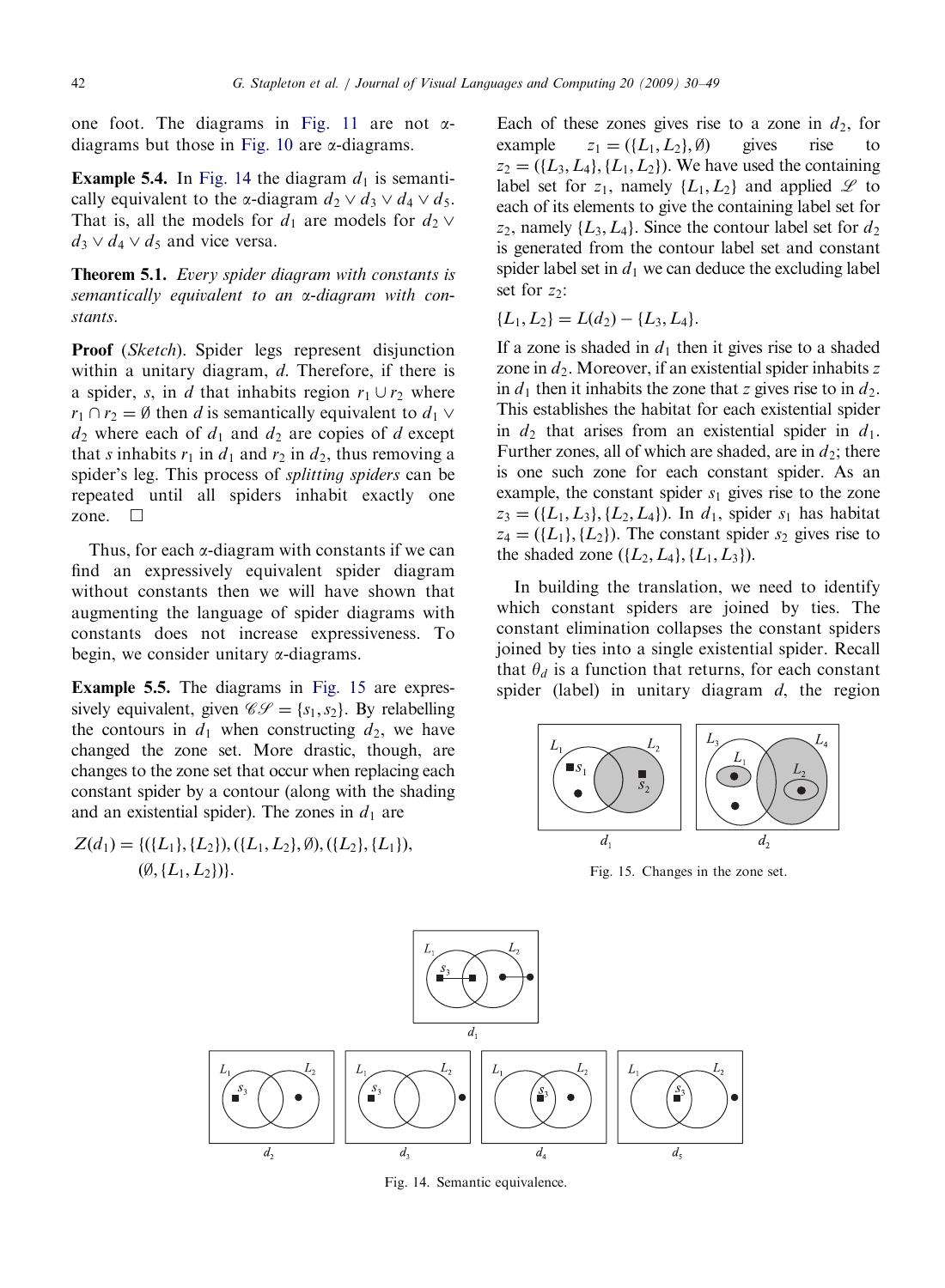which in which that constant spider is placed (its habitat).

Definition 5.5. We define, for unitary a-diagram *d*, the set of *connected constant spider components*, denoted  $ConS(d)$ , to be

 $ConS(d) = \{ [s_i] : s_i \in CS(d) \},\$ 

where  $[s_i]$  is the equivalence class  $[s_i] =$  ${s_j \in CS(d) : \omega_d(s_i, s_j) \neq \emptyset}$ . We denote the set of connected constant spider components in a zone *z* of *d* by  $ConS(z, d) = \{ [s_i] \in ConS(d) : \theta_d(s_i) = \{z\} \}.$ 

For example, in [Fig. 11,](#page-11-0) we have the equivalence classes  $[s_1] = \{s_1\}, \quad [s_2] = \{s_2\} \quad \text{and} \quad [s_3] = \{s_3, s_4\}$ and  $ConS(d_1) = \{ [s_1], [s_2], [s_3] \}.$  Also, we have  $ConS({ ({L_1}, {L_2}), d_1) = { {[s_1], [s_2]}}.$ 

For the next step in our translation, we identify the contour labels and the zones that an expressively equivalent diagram must have.

**Definition 5.6.** Let *d* be a unitary *a*-diagram with constants. First, we define the set of contour labels that arise from the contour labels in *d*, which we call  $OldL(d)$ . The contour labels in  $OldL(d)$  are generated by applying  $\mathscr L$  to the contour labels in  $L(d)$ . More formally,

$$
OldL(d) = \{ \mathcal{L}(L_i) : L_i \in L(d) \}.
$$

Further contour labels are generated from the constant spiders in *d* by applying  $\mathscr L$  to the constant spider labels giving a set we call  $NewL(d)$ . More formally,

$$
NewL(d) = \{ \mathcal{L}(s_i) : s_i \in CS(d) \}.
$$

We define the zone sets  $OldZ(d)$  and  $NewZ(d)$  as follows:

(1) The zone set  $OldZ(d)$  is the set of zones that arises from the zones in  $d$ , given  $CS(d)$ :

$$
OldZ(d) = \{(a, OldL(d) \cup NewL(d)) - a) : \exists (x, y) \in Z(d) \ a = \{\mathcal{L}(L_i) : L_i \in x\}\}.
$$

(2) The zone set  $NewZ(d)$  is the set of zones that arises from the constant spiders in *d*:

$$
NewZ(d) = \{(a, (OldL(d) \cup NewL(d)) - a) : \exists (x, y) \in Z(d) \exists [s_j] \in ConS(d)\theta_d(s_j) = \{(x, y)\} \land a = \{\mathcal{L}(x_i) : x_i \in x \lor x_i \in [s_j]\}.
$$

We also define the shaded zone set  $OldZ^*(d)$  to be

$$
OldZ^*(d) = \{(a, (OldL(d) \cup NewL(d)) - a) : \exists (x, y) \in Z^*(d) \ a = \{\mathcal{L}(L_i) : L_i \in x\}\}.
$$

In Example 5.5, we have

(1) The set

$$
OldL(d_1) = \{L_3, L_4\}
$$

arises from the contour labels in  $d_1$  and

 $NewL(d_1) = \{L_1, L_2\}$ 

arise from the spider labels in  $d_1$ . The union  $OldL(d_1) \cup NewL(d_1)$  is the set of contour labels in  $d_2$ .

(2) The set

$$
OldZ(d_1) = \{ (\{L_3\}, \{L_1, L_2, L_4\}), (\{L_4\}, \{L_1, L_2, L_3\}) \}
$$

arises from the zone set of  $d_1$ . Arising from the constant spiders is the set of zones

$$
NewZ(d_1) = \{ (\{L_1, L_3\}, \{L_2, L_4\}), \\ (\{L_2, L_4\}, \{L_1, L_3\}) \}.
$$

The union of these two sets,  $OldZ(d_1) \cup$ *New* $Z(d_1)$ , is the zone set for  $d_2$ .

(3) Finally, the set

$$
OldZ^*(d_1) = \{ (\{L_4\}, \{L_1, L_2, L_3\}) \}
$$

arises from the shaded zone set of  $d_1$ . The union  $OldZ^*(d_1) \cup NewZ(d_1)$  gives the shaded zones of  $d_2$ .

Now we consider the existential spiders. When translating unitary diagrams, we change the contour label set. Consequently, the spider habitats also change; the next definition identifies the new habitats by way of the spider descriptors.

**Definition 5.7.** Let  $d$  be a unitary  $\alpha$ -diagram with constants. We define the sets  $OldE(d)$  and  $NewE(d)$ as follows.

(1) The set of existential spider descriptors,  $OldE(d)$ , arises from the existential spider descriptors in *d*:

$$
OldE(d) = \{(n, \{(a, (OldL(d) \cup NewL(d)) - a)\}):
$$
  

$$
\exists (n, \{(x, y)\}) \in ESD(d) \ a = \{\mathcal{L}(L_i):
$$
  

$$
L_i \in x\}.
$$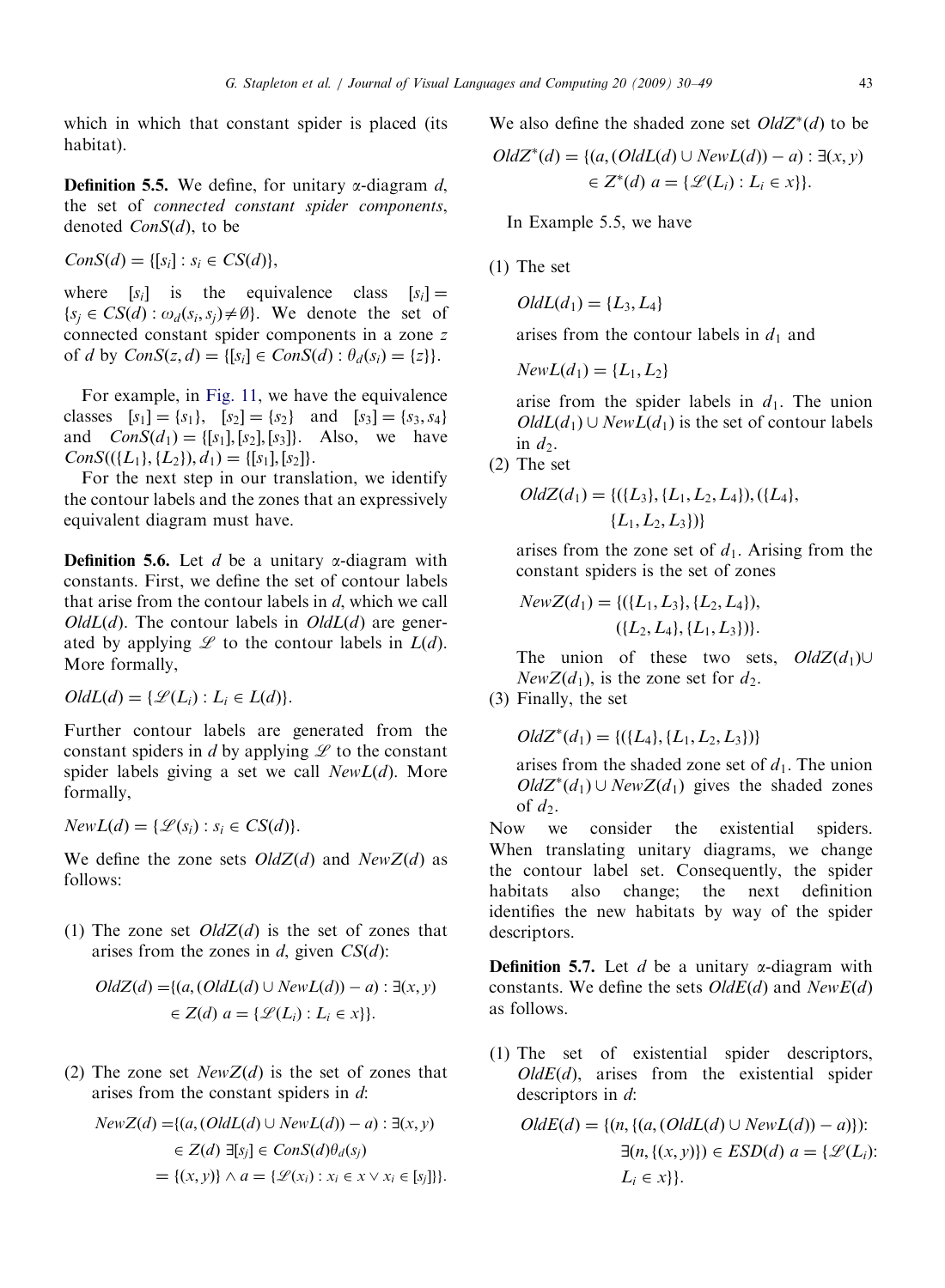(2) The set of existential spider descriptors,  $NewE(d)$ , arises from the constant spiders in *d*:

$$
NewE(d) = \{ (1, \{(a, (OldL(d_1) \cup NewL(d_1)) - a) \}) :
$$
  
\n
$$
\exists (x, y) \in Z(d) \exists [s_j] \in ConS(d)\theta_d(s_j)
$$
  
\n
$$
= \{(x, y) \} \wedge a = \{ \mathcal{L}(x_i) : x_i \in x \vee x_i \in [s_j] \}.
$$

In Example 5.5, we have

 $OldE(d_1) = \{(1, \{(L_3), (L_1, L_2, L_4)\})\}$ 

and

$$
NewE(d_1) = \{ (1, \{ (\{L_1, L_3\}, \{L_2, L_4\}) \}), (1, \{ (\{L_2, L_4\}, \{L_1, L_3\}) \}) \}.
$$

The union  $OldE(d_1) \cup NewE(d_1)$  is the set of existential spider descriptors for  $d_2$ .

**Definition 5.8.** We define  $\mathcal{C}_u^{\alpha}(\mathcal{D}_u^{\alpha})$  to be the set of all unitary  $\alpha$ -diagrams with constants (unitary  $\alpha$ diagrams without constants). We also define  $\mathscr{E}: \mathscr{C}_u^{\alpha} \to \mathscr{D}_u^{\alpha}$  to be  $\mathscr{E}(d_1) = d_2$  if and only if the following all hold.

(1) The labels in  $d_2$  are the images of the labels in  $d_1$ under  $\mathscr{L}$ :

 $L(d_2) = OldL(d_1) \cup NewL(d_1)$ .

(2) The zones are 'preserved' and one new zone is introduced for each connected constant spider component:

 $Z(d_2) = OldZ(d_1) \cup NewZ(d_1)$ .

(3) The shaded zones are 'preserved' and one new shaded zone is introduced for each constant spider:

 $Z^*(d_2) = OldZ^*(d_1) \cup NewZ(d_1).$ 

(4) The existential spiders are 'preserved' and one new existential spider is introduced for each connected constant spider component:

$$
ESD(d_2) = OldE(d_1) \cup NewE(d_1).
$$

We have translated a diagram with constants,  $d_1$ , into a diagram without constants,  $\mathscr{E}(d_1)$ . If the diagram  $d_1$  has only non-empty models then  $\mathscr{E}(d_1)$ is not necessarily expressively equivalent to  $d_1$  since, in any model for  $d_1$ , the constant spider labels in  $\mathscr{CF}$  all map to single element sets but it need not be the case that all the contour labels in the set  ${L_i \in \mathbb{R}^2}$ 

 $\mathscr{CL}: s_i \in \mathscr{CF} - CS(d_1)$ } map to single element sets. We take  $\mathscr{E}(d_1)$  in conjunction with one unitary diagram for each constant spider label in the set  $\mathscr{CF} - CS(d_1)$  which we call *s*<sup>*i*</sup>-constrainers, defined as follows.

**Definition 5.9.** Let  $d_1$  be a unitary diagram with constants. Let  $s_i \in \mathcal{CF} - CS(d_1)$ . The diagram  $d_2$ whose component parts are as follows is called an *siconstrainer* for  $d_1$ , denoted  $d_1 \mapsto s_i d_2$ .

(1) The only contour label in  $d_2$  arises from the constant spider label *s<sup>i</sup>* :

 $L(d_2) = \{L_i\}.$ 

- (2) The diagram  $d_2$  is in Venn form:  $Z(d_2) = \{ (\{L_i\}, \emptyset), (\emptyset, \{L_i\}) \}.$
- (3) The only shaded zone is that inside  $L_i$ :  $Z^*(d_2) = \{ (\{L_i\}, \emptyset) \}.$
- (4) There is a single existential spider in  $d_2$ , inside *Li* :

$$
ESD(d_2) = \{ (1, \{ (\{L_i\}, \emptyset) \}) \}.
$$

We define  $\mathcal{A}\mathcal{A}\mathcal{B}(d_1) = \{d_2 : \mathcal{E}(d_1) = d_2 \vee \exists s_i \in$  $\mathscr{CF} - CS(d_1) \ d_1 \mapsto s_i d_2$ .

In [Fig. 13](#page-11-0),  $d_3$  is an  $s_3$ -constrainer for  $d_1$ .

So far, all of the examples we have considered to illustrate the expressively equivalent relation have included spiders in the diagram to be translated. We now consider an example where we do not include any spiders in the diagram to be translated.

Example 5.6. For this example we fix the constant spider label set to be  $\mathscr{CF} = \{s_1\}$ . In Fig. 16, the diagram  $d_1$  has an empty model as well as non-empty models. We must consider these two possibilities when constructing a diagram expressively equivalent to  $d_1$ . If  $m = (U, \Psi)$  is a model for  $d_1$  and  $U \neq \emptyset$  then the constant spider *s*<sup>1</sup> represents a specific individual. In the translation, this is captured by diagram  $d_3$ , and  $m$ is a model for  $d_2 \wedge d_3$ . Alternatively,  $U = \emptyset$  and in this case *m* is a model for  $d_4$ . The diagram  $d_1$  is expressively equivalent to  $(d_2 \wedge d_3) \vee d_4$ .

We now map each  $\alpha$ -diagram with constants but without the  $\neg$  operator to an expressively equivalent diagram without constants. We denote the set of all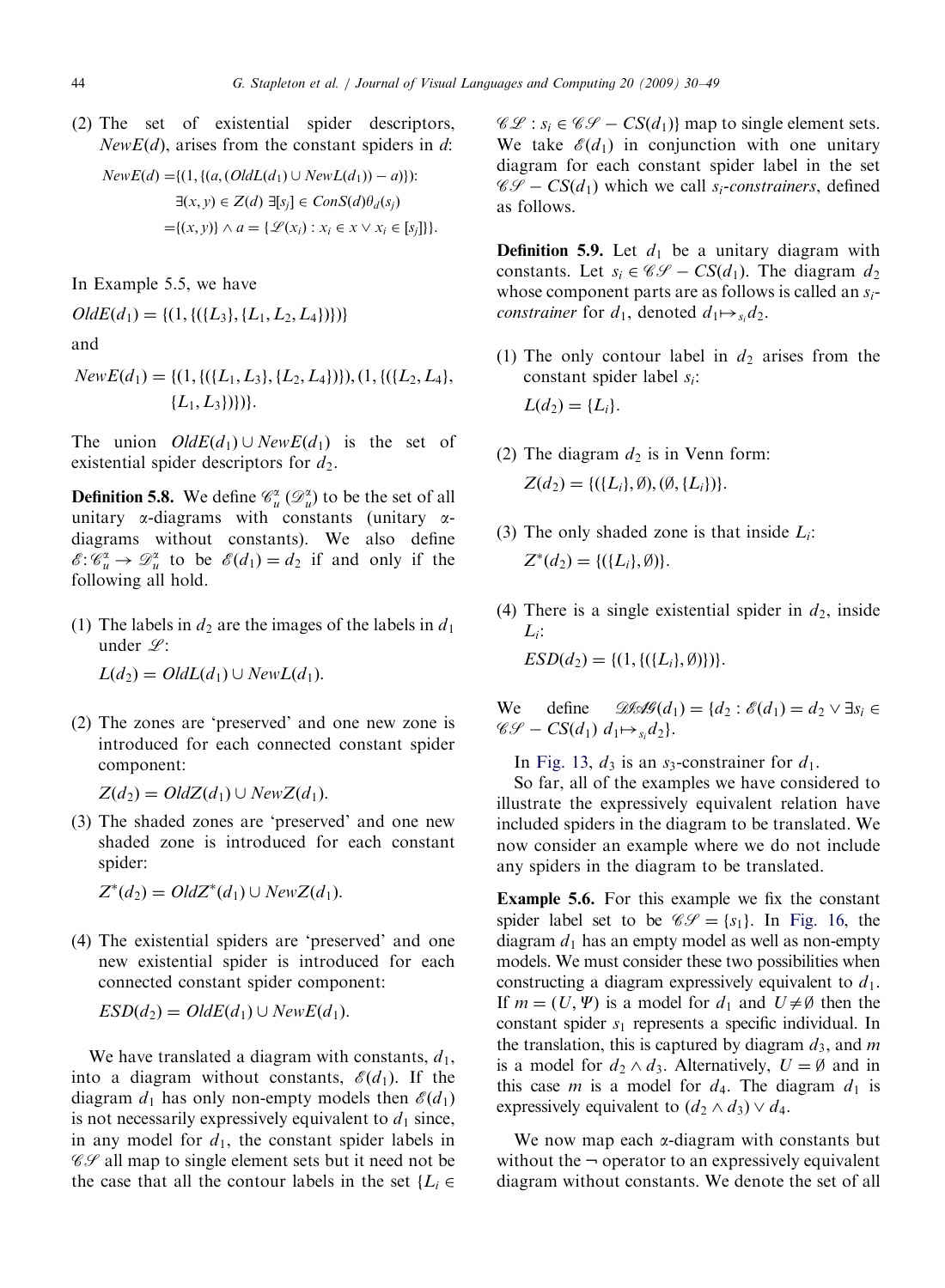

Fig. 16. Diagrams with empty models.

 $\alpha$ -diagrams with constants but without  $\neg$  by  $\mathscr{C}^{\alpha}$  and the set of all  $\alpha$ -diagrams without constants by  $\mathscr{D}^{\alpha}$ .

**Definition 5.10.** Define  $\mathscr{ELP}:\mathscr{C}^{\alpha} \to \mathscr{D}^{\alpha}$  ( $\mathscr{ELP}$  for EXPressively equivalent) as follows. Let  $D \in \mathscr{C}^{\alpha}$ .

(1) If *D* is a unitary diagram such that  $S(D) \neq \emptyset$  (i.e. the set of spiders in  $D$  is not empty) then

$$
\mathscr{EKP}(D)=\bigwedge_{d_2\in\mathscr{D}\mathscr{I}\mathscr{A}\mathscr{G}(D)}d_2.
$$

(2) If *D* is a unitary diagram such that  $S(D) = \emptyset$  (i.e. *D* contains no spiders) and  $Z(D) \neq Z^*(D)$  then

$$
\mathscr{E}\mathscr{F}\mathscr{P}(D) = \left(\bigwedge_{d_2 \in \mathscr{D}\mathscr{I}\mathscr{A}\mathscr{G}(D)} d_2\right) \vee d^*,
$$

where  $d^*$  is a unitary  $\alpha$ -diagram that satisfies  $L(d^*) = L(\mathscr{E}(D)), \quad Z(d^*) = Z(\mathscr{E}(D)), \quad Z^*(d^*) =$  $Z(\mathscr{E}(D))$  and  $ESD(d^*) = ESD(\mathscr{E}(D)) = \emptyset$ .

(3) If *D* is a unitary diagram such that  $S(D) = \emptyset$  and  $Z(D) = Z^*(D)$  then

 $\mathscr{E}\mathscr{F}\mathscr{P}(D) = \mathscr{E}(D).$ 

- (4) If  $D = (D_1 \vee D_2)$  for some  $D_1$  and  $D_2$  then  $\mathscr{E}\mathscr{F}\mathscr{P}(D) = (\mathscr{E}\mathscr{F}\mathscr{P}(D_1) \vee \mathscr{E}\mathscr{F}\mathscr{P}(D_2)).$
- (5) Otherwise,  $D = (D_1 \wedge D_2)$  for some  $D_1$  and  $D_2$ and we define

 $\mathscr{E}\mathscr{F}\mathscr{P}(D) = (\mathscr{E}\mathscr{F}\mathscr{P}(D_1) \wedge \mathscr{E}\mathscr{F}\mathscr{P}(D_2)).$ 

**Theorem 5.2.** Let  $d_1$  be a unitary *a*-diagram with *constants. Then d*<sup>1</sup> *is expressively equivalent to*  $\mathscr{E}\mathscr{F}\mathscr{P}(d_1)$ .

Proof. There are three cases to consider, corresponding to the definition of  $\mathscr{E} \mathscr{F}$  in the unitary case.

*Case* 1:  $S(D) \neq \emptyset$ . Let  $m = (U, \Psi)$  be an interpretation with constants and suppose *m* is a model for  $d_1$ . Firstly, we will show that  $h(U, \Psi) = (U, \Phi)$  is a model for  $\mathcal{E}(d_1) = d_2$ . To do so, we consider each of the zones in  $Z(d_2)$  in turn. Let  $z = (a, L(d_2) - a) \in Z(d_2)$ . We will show that there exists an injective map from  $\Psi(z)$  to  $ES({z}, d_2)$ which is bijective when  $z$  is shaded in  $d_2$ . We start by noting

$$
\begin{split} \Phi(z) &= \bigcap_{L_i \in a} \Phi(L_i) \cap \bigcap_{L_i \in L(d_2) - a} \overline{\Phi(L_i)} \\ &= \bigcap_{L_i \in a} \Psi(\mathscr{L}^{-1}(L_i)) \cap \bigcap_{L_i \in L(d_2) - a} \overline{\Psi(\mathscr{L}^{-1}(L_i))} \\ &= \bigcap_{\mathscr{L}(P_i) \in a} \Psi(P_i) \cap \bigcap_{\mathscr{L}(P_i) \in L(d_2) - a} \overline{\Psi(P_i)}. \end{split} \tag{1}
$$

First, we consider the subcase where *a* contains a contour label, *L<sup>j</sup>* say, where the subscript, *j*, satisfies  $j \leq n$ . That is, the zone  $z = (a, b)$  arose from a constant spider and is in the set  $NewZ(d_1)$ . In this subcase,  $\overline{z}$  is shaded in  $\overline{d}_2$  and contains exactly one existential spider. We show that  $\Phi(z) = \Psi(s_i)$ , which allows us to deduce  $|\Phi(z)| = 1$  and, hence, the required bijection exists. By (1) and since  $\mathscr{L}(s_i) = L_i \in a$ ,

$$
\Phi(z) = \bigcap_{\mathscr{L}(P_i) \in a} \Psi(P_i) \cap \bigcap_{\mathscr{L}(P_i) \in L(d_2)-a} \overline{\Psi(P_i)} \cap \Psi(s_j).
$$

We have

$$
a = \{ \mathcal{L}(x_i) : x_i \in x \lor x_i \in [s_j] \},\
$$

where  $\theta_{d_1}(s_j) = \{(x, y)\}\$ and

$$
L(d_2) - a = \{ \mathcal{L}(y_i) : y_i \in y \lor y_i \in CS(d_1) - [s_j] \}.
$$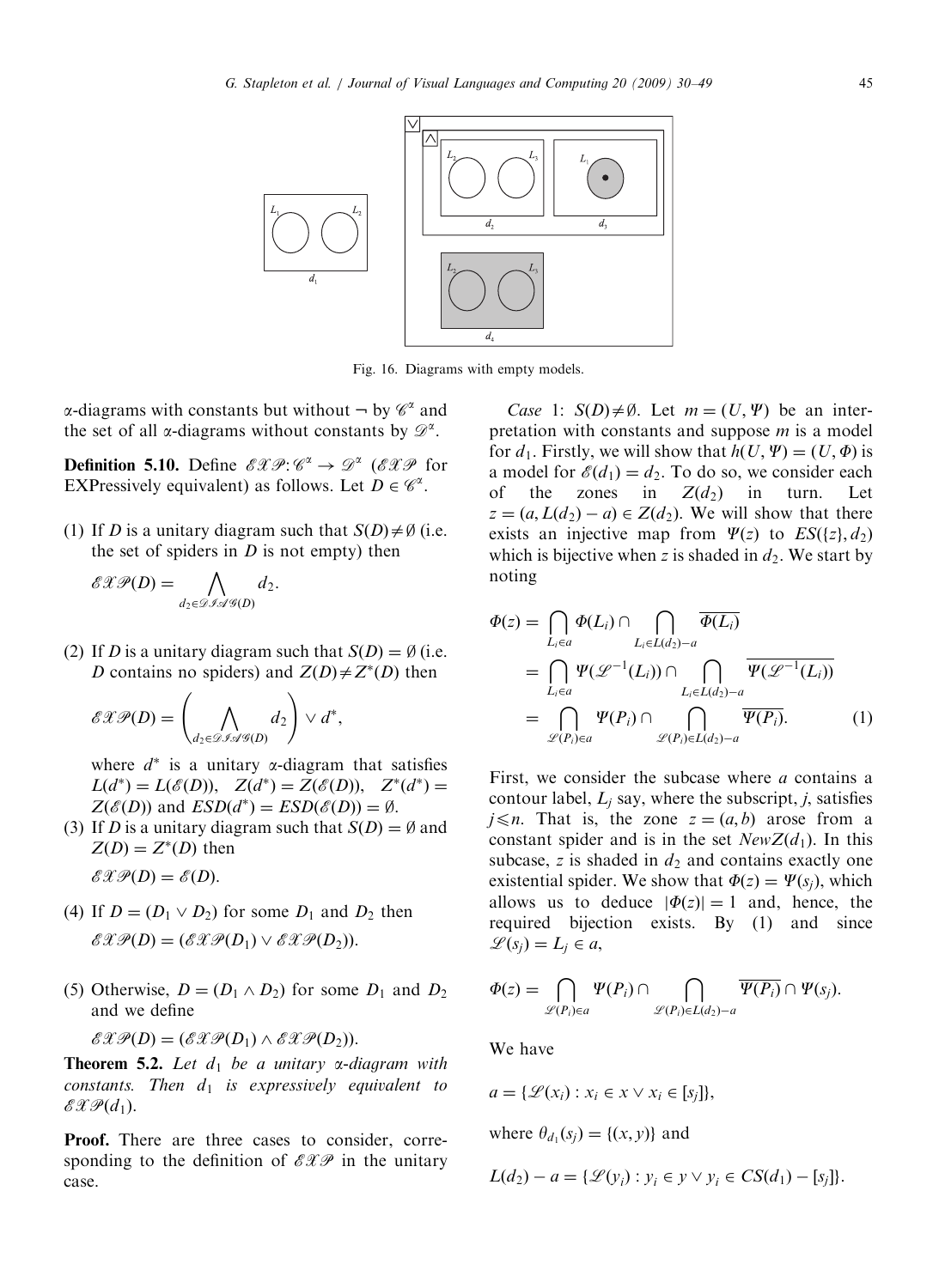<span id="page-17-0"></span>Therefore, from (1) and since  $\mathcal{L}(s_i) \in a$ ,

$$
\Phi(z) = \bigcap_{\mathcal{L}(P_i) \in \{\mathcal{L}(x_i): x_i \in x\}} \Psi(P_i) \cap
$$
\n
$$
\bigcap_{\mathcal{L}(P_i) \in \{\mathcal{L}(y_i): y_i \in y \lor y_i \in CS(d_1) - [s_j]\}} \overline{\Psi(P_i)} \cap \bigcap_{s_i \in [s_j]} \Psi(s_i)
$$
\n
$$
= \bigcap_{P_i \in x} \Psi(P_i) \cap \bigcap_{P_i \in y \cup (CS(d_1) - [s_j])} \overline{\Psi(P_i)} \cap \bigcap_{s_i \in [s_j]} \Psi(s_j)
$$
\n
$$
= \bigcap_{P_i \in x} \Psi(P_i) \cap \bigcap_{P_i \in y} \overline{\Psi(P_i)} \cap \bigcap_{P_i \in CS(d_1) - [s_j]} \overline{\Psi(P_i)} \cap \bigcap_{s_i \in [s_j]} \Psi(s_j)
$$
\n
$$
= \Psi(x, y) \cap \bigcap_{P_i \in CS(d_1) - [s_j]} \overline{\Psi(P_i)} \cap \bigcap_{s_i \in [s_j]} \Psi(s_j).
$$
\n(2)

 $s_i \in [s_j]$ 

Consider the term

$$
\bigcap_{P_i \in CS(d_1) - [s_j]} \overline{\Psi(P_i)}.
$$

Now

$$
\bigcap_{P_i \in CS(d_1) - [s_j]} \overline{\Psi(P_i)} = U - \bigcup_{P_i \in CS(d_1) - [s_j]} \Psi(P_i).
$$

By the constant spiders condition for  $d_1$ , all the constant spiders in the set  $CS(d_1) - [s_j]$  map to individuals distinct from that represented by *s<sup>j</sup>* . Moreover, for all  $s_i \in [s_j]$ ,  $\Psi(s_j) = \Psi(s_i)$ . We deduce that

$$
\Psi(s_j) \subseteq U - \bigcup_{P_i \in CS(d_1) - [s_j]} \Psi(P_i).
$$

Therefore (2) becomes

 $\Phi(z) = \Psi(x, y) \cap \Psi(s_i).$ 

Now  $\Psi(s_i) \subseteq \Psi(x, y)$  by the spiders condition for *d*1. Therefore

$$
\Phi(z) = \Psi(s_j). \tag{3}
$$

Hence  $|\Phi(z)| = 1 = |ES(\{z\}, d_2)| = |ET(\{z\}, d_2)|$ .

Alternatively *a* does not contain any contour label,  $L_j$ , with subscript *j* that satisfies  $j \le n$ . That is, the zone  $z = (a, b)$  is in the set  $OldZ(d_1)$ . In this case there is a zone  $(x, y) \in Z(d_1)$  such that

 $a = \{ \mathcal{L}(L_i) : L_i \in \mathcal{X} \}$ 

and

$$
L(d_2) - a = \{ \mathcal{L}(y_i) : y_i \in y \lor y_i \in CS(d_1) \}.
$$

Now, from (1),

$$
\Phi(z) = \bigcap_{L_i \in x} \Psi(L_i) \cap \bigcap_{y_i \in y} \bigcap_{U \subset S(d_1)} \overline{\Psi(y_i)}
$$
  
=  $\Psi(x, y) \cap \bigcap_{s_i \in CS(d_1)} \overline{\Psi(s_i)}.$ 

By the spiders condition for  $d_1$ , we deduce the following:

(a) 
$$
\Phi(z) = \Psi(x, y) - \bigcup_{s_i \in CS(\{(x, y)\}, d_1)} \Psi(s_i).
$$
 (4)

(b) 
$$
\bigcup_{e \in ES(\{(x,y)\},d_1)} \Psi(e) \subseteq \Psi(x,y).
$$

(c) The sets 
$$
\bigcup_{e \in ES(\{(x,y)\},d_1)} \Psi(e)
$$
 and  $\bigcup_{s_i \in CS(\{(x,y)\},d_1)}$ 

 $\Psi(s_i)$  are disjoint.

By the existential spiders condition for  $d_1$ ,

$$
\left|\bigcup_{e \in ES(\{(x,y)\},d_1)} \Psi(e)\right| = |ES(\{(x,y)\},d_1)|.
$$

Hence

$$
|\Phi(z)| = \left| \Psi(x, y) - \bigcup_{s_i \in CS((x, y)), d_1)} \Psi(s_i) \right|
$$
  
\n
$$
\geq |ES(\{(x, y)\}, d_1)| = |ES(\{z\}, d_2)|.
$$

Thus  $|\Phi(z)| \geqslant |ES(\lbrace z \rbrace, d_2)|$ . Suppose that *z* is shaded in  $d_2$ . Then  $(x, y)$  is shaded in  $d_1$  and

$$
|\Phi(z)| = \left| \Psi(x, y) - \bigcup_{s_i \in CS((x, y)), d_1)} \Psi(s_i) \right|
$$
  
\n
$$
\leq |ET(\{(x, y)\}, d_1)| - |ConS((\{(x, y)\}, d_1))|
$$
  
\n
$$
= |ES(\{(x, y)\}, d_1)| - |ConS((\{(x, y)\}, d_1))|
$$
  
\n
$$
\leq |ES(\{z\}, d_2)|.
$$

Hence  $|\Phi(z)| \le |ES({z}, d_2)|$ , so  $|\Phi(z)| = |ES({z}, d_2)|$  $d_2$ .

We deduce that, for any  $z \in Z(d_2)$ , there exists an injective map from  $ES({z}, d_2)$  to  $\Phi(z)$ . Moreover, when  $z$  is shaded in  $d_2$ , such an injective map is also bijective. It is, therefore, straightforward to show that there exists a valid extension of  $\Psi$  to existential spiders for  $d_2$ . By considering (3) and (4) along with the construction of  $Z(d_2)$ , it can be shown that, since the plane tiling condition holds for  $d_1$ , the plane tiling condition and the constant spiders condition hold for  $d_2$ . Hence  $h(U, \Psi) = (U, \Phi)$  is a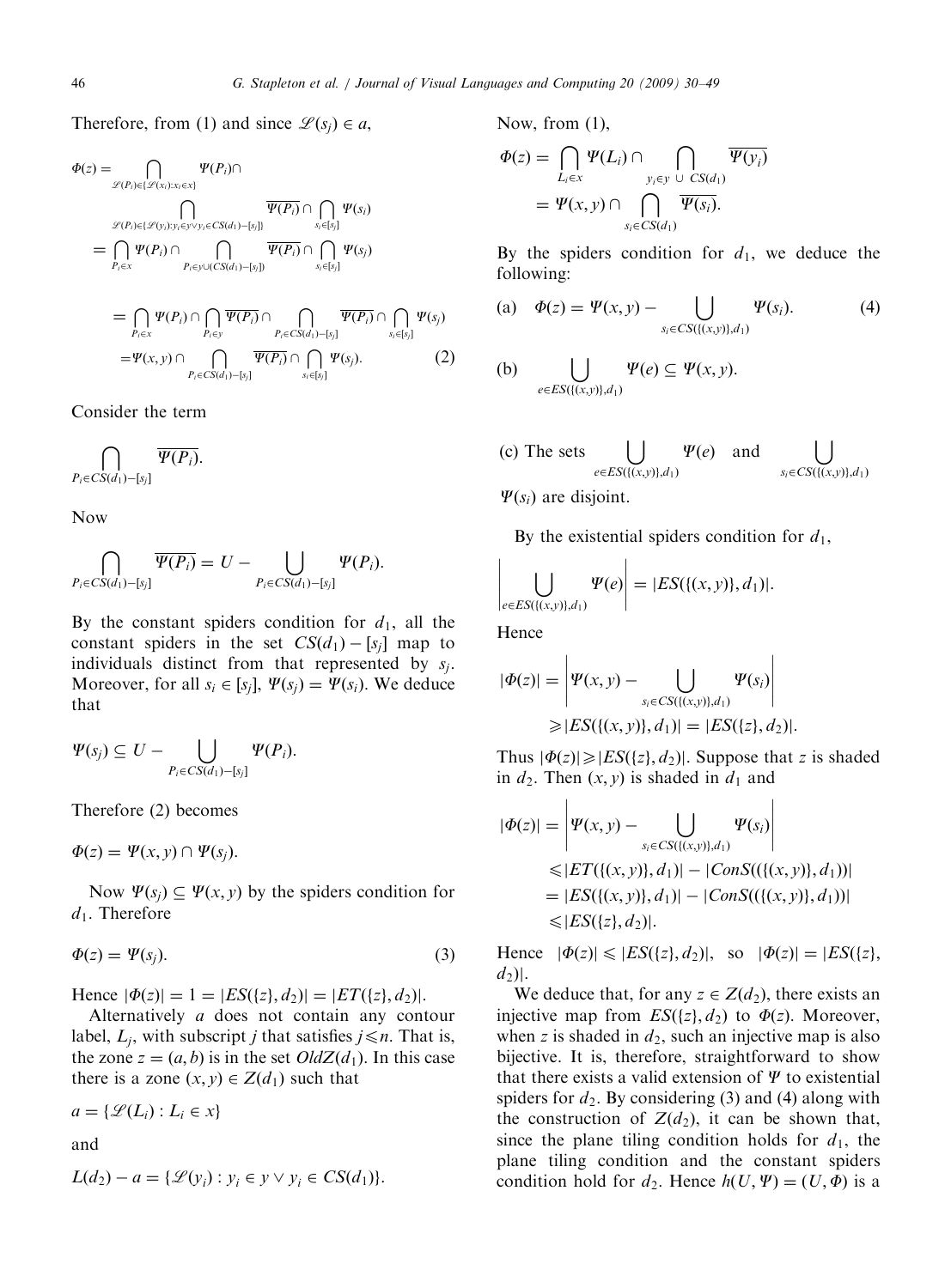<span id="page-18-0"></span>model for  $d_2$ . Noting that, since  $d_1$  contains at least one spider,  $U \neq \emptyset$ , it is straightforward to show that  $(U, \Phi)$  is a model for each diagram in the set  $\mathscr{B\!I\!S}(d_1) - \{ \mathscr{E}(d_1) = d_2 \}.$  Therefore  $(U, \Phi)$  is a model for

$$
D=\bigwedge_{d\in \mathscr{D\mathscr{A}\mathscr{G}}(d_1)}d.
$$

What remains is to show that any model for *D* is the image of some model for  $d_1$ . Let  $(U, \Phi)$  be a model for *D*. The strategy is to start by showing  $h^{-1}(U, \Phi)$  is defined and then follow a similar argument to the first part of the proof.

*Case* 2: *S*( $d_1$ ) = Ø and *Z*( $d_1$ )  $\neq$  *Z*<sup>\*</sup>( $d_1$ ). In this case, we note that in any model  $m = (U, \Psi)$  for  $d_1$ , either  $U = \emptyset$  or  $U \neq \emptyset$ . In the first subcase, *m* is a model for *d* . In the second subcase, *m* is a model for

$$
\bigwedge_{d \in \mathscr{D}\mathscr{I}\mathscr{A}\mathscr{G}(d_1)} d.
$$

The strategy used in case 1 can be modified (and simplified) to both subcases.

*Case* 3:  $S(d_1) = \emptyset$  and  $Z(d_1) = Z^*(d_1)$ . In this case,  $d_1$  has only the empty model, and the proof is similar to the first subcase of case 2. Hence  $d_1$  is expressively equivalent to  $\mathscr{E}\mathscr{F}\mathscr{P}(d_1)$ .  $\Box$ 

Theorem 5.3. *Let D be an* a-*diagram with constants but without the*  $\rightarrow$  *operator. Then D is expressively equivalent to*  $\mathscr{E}\mathscr{F}\mathscr{P}(D)$ *.* 

Proof. The proof follows by induction on the depth of *D* in the inductive construction, with the base case provided by Theorem 5.2.  $\Box$ 

#### *5.1. Incorporating negation*

Our focus now turns to the case where we allow the  $\neg$  operator to be used. First, we illustrate why extending the translation to include negation is not as straightforward as for  $\wedge$  and  $\vee$ .

**Example 5.7.** Taking  $\mathcal{CF} = \{s_1\}$ , the unitary diagram  $d_1$  in [Fig. 17](#page-17-0) is expressively equivalent to  $d_2$ . However,  $\neg d_1$  is not equivalent to  $\neg d_2$ . For example, the interpretation without constants  $m = (\{1, 2\}, \Psi)$ , where  $\Psi(L_1) = \{1, 2\}$  and  $\Psi(L_2) = \emptyset$ , is a model for  $\neg d_2$  but not in the image of *h* used to define the expressively equivalent relation ( $s_1$  maps to  $L_1$ , but  $s_1$  never represents a set containing two elements). In other words, *h* does not provide a bijective correspondence between the models for  $\neg d_1$  and  $\neg d_2$ .

Thus, the 'problem' is that all interpretations with constants force the constant spider labels to denote single element sets or the empty set (when  $U = \emptyset$ ). So, when we translate the negation of a unitary diagram, we must ensure that the contour labels arising from the constant spider labels (under  $\mathscr{L}$ ) also have this property.

 $d_3$  *d*<sub>4</sub>

Fig. 18. Fixing negation issues.

Example 5.8. Returning to [Fig. 17](#page-17-0), we observe that  $\neg d_1$  is semantically equivalent to  $\neg d_2 \wedge (d_3 \vee d_4)$ where  $d_3$  and  $d_4$  are in [Fig. 18](#page-17-0).

In general, an extension of the definition of  $\mathscr{EUP}$  to each diagram with constants of the form  $-D$  is<sup>6</sup>

$$
\mathscr{EKP}(\neg D) = \neg \mathscr{EXP}(D) \wedge \left(d_3 \vee \bigwedge_{d \in \mathscr{D}\mathscr{A}\mathscr{G}(\square)} d\right);
$$

the conjunction

$$
\bigwedge_{d \in \mathscr{D\!M\mathscrG}(\square)} d
$$

expresses that each of the contour labels arising from the constant spider labels in  $\mathscr{CF}$  represent single element sets whereas  $d_3$  expresses the fact that the universe is empty. The diagram  $\neg D$  is expressively equivalent to  $\mathscr{E}\mathscr{F}(-D)$ .

The definition of  $\mathscr{E}\mathscr{F}(-D)$  returns a spider diagram without constants that includes negation. However, it immediately follows from the expressiveness result in [\[11\]](#page-19-0) that negation is a derived



*L*1

<sup>&</sup>lt;sup>6</sup>We use  $\Box$  to represent the unitary diagram containing no contours, no spiders and no shading.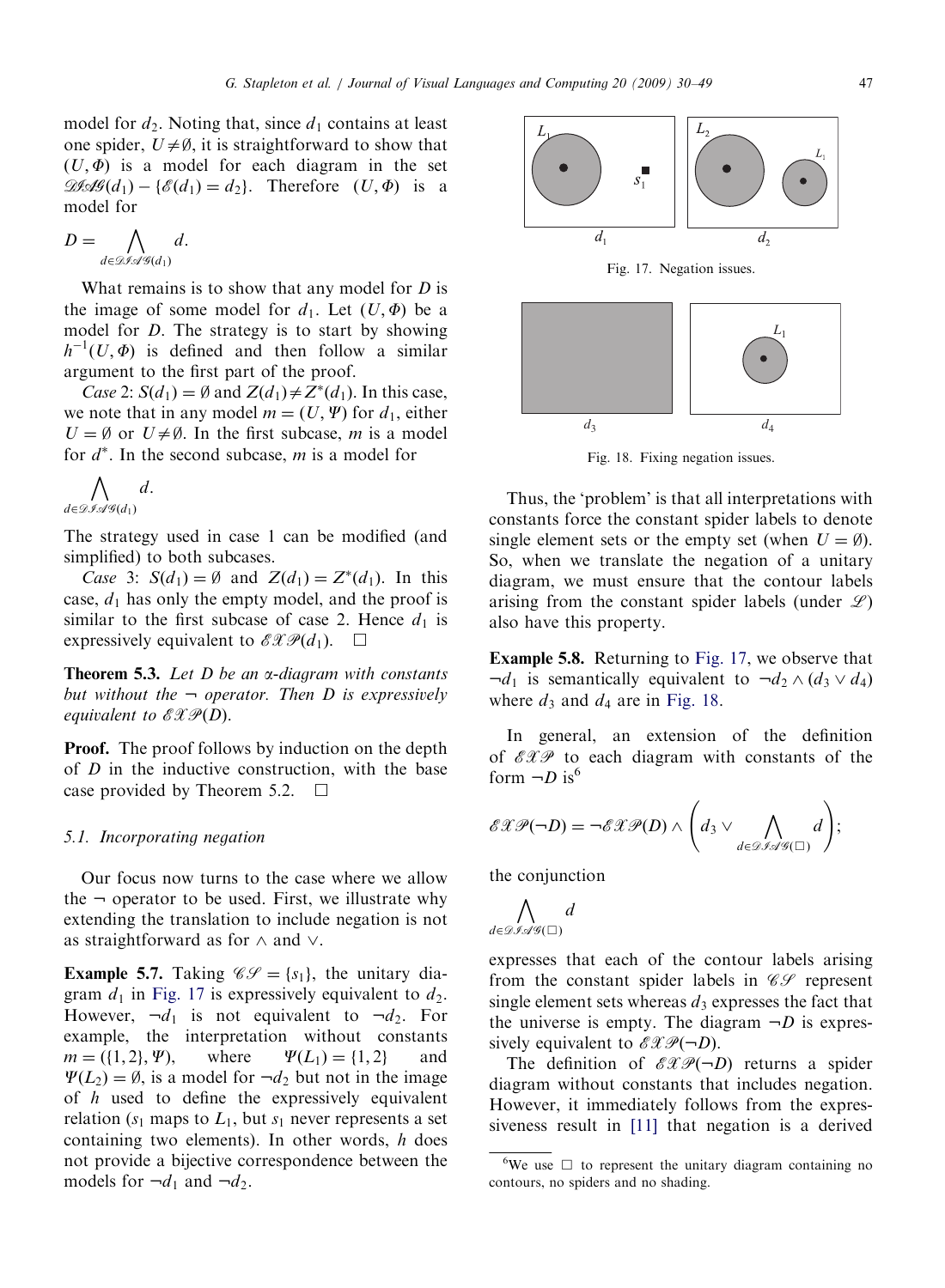<span id="page-19-0"></span>operator in this language. Thus we have the following result.

Theorem 5.4. *Augmenting the spider diagram language with constants*, *ties and negation does not increase expressiveness*.

Proof. We must show that every diagram with constants has an expressively equivalent diagram without constants. We have shown that for every  $\alpha$ diagram with constants there exists an expressively equivalent diagram without constants. Let  $D_1$  be a diagram with constants. By Theorem 5.1,  $D_1$  is semantically equivalent to some a-diagram with constants,  $D_2$  say. Since  $D_1$  and  $D_2$  have the same models, it follows that *h* provides a bijective correspondence between the models for  $D_1$  and those for  $\mathscr{EUP}(D_2)$ . Therefore  $D_1$  is expressively equivalent to the diagram without constants  $\mathscr{EUP}(D_2)$ . Hence augmenting the spider diagram language with constants does not increase expressiveness.  $\Box$ 

We proved in [11], that the language of spider diagrams without constants is equivalent in expressive power to monadic first order logic with equality. Hence we obtain the following corollary.

Corollary 5.1. *The language of spider diagrams with constants is equivalent in expressive power to monadic first order logic with equality*.

#### *5.2. Further discussion*

We mentioned in Section 3 that there are two possible ways of performing the construction which eliminates constant spiders. The construction given above works with a finite set of constant spider labels; an alternative approach would use an infinite set of constant spider labels. The advantage of using this alternative approach is that we can always be sure of having enough constant spider labels for our purposes; the disadvantage is that the construction becomes infinite in some places.

In essence, the change comes from the fact that the set of diagrams,  $\mathcal{A}\mathcal{A}\mathcal{G}(d)$ , becomes infinite rather than finite, since one diagram is required for each constant spider label. We now discuss the effect of defining  $\mathscr{CF}$  to be a countably infinite set of constant spider labels, rather than a finite set at a more detailed level. We redefine

$$
\mathcal{L}: \mathscr{CF} \cup \mathscr{CF} \to \mathscr{CL} \text{ by}
$$

$$
\mathcal{L}(x_i) = \begin{cases} x_{2i} & \text{if } x_i \in \mathscr{CL}, \\ x_{2i-1} & \text{if } x_i \in \mathscr{CL}. \end{cases}
$$

If we use the same translation mapping,  $\mathscr{ELP}$ , with an infinite set of constant spider labels then some unitary diagrams, *d*, map to infinite conjunctions of diagrams since the set  $\mathscr{A}\mathscr{A}\mathscr{G}(d)$  is not necessarily finite. So, rather than  $\mathscr{E}\mathscr{F}(d)$  returning a diagram, the function would need to be redefined to return a (sometimes infinite) set of diagrams representing an infinite conjunction. This set of diagrams is expressively equivalent to *d*. In the language of spider diagrams with constants (with an infinite set of constant spider labels) the property that all the constant spider labels represent individuals is finitely axiomatizable (for example, by a unitary diagram containing exactly one spider). By contrast, in the language of spider diagrams without constants, the property that all the contour labels which arise from constant spider labels (of which there are infinitely many) represent single element sets is infinitely axiomatizable (for each such contour label  $L_i$ , the unitary diagram that contains  $L_i$ with a single existential spider and shading is an axiom) but not finitely.

#### 6. Conclusion

In this paper, we have augmented the spider diagram language with constants and provided a formalization of the extended system. Subsequently, we proved that this augmentation does not lead to an increase in expressive power. However, we believe that if one wishes to make statements about specific individuals then it is natural to do so using constants rather than a contour, shading and an existential spider. Thus augmenting with constants, although it brings no expressiveness benefits, is highly likely to increase the usability of the notation. For this reason, the formalization of constraint diagrams, found in [8], would benefit from being extended to include constants.

As an example, the constraint diagram in [Fig. 19](#page-18-0) is taken from the specification of a library system



Fig. 19. A constraint diagram with a constant.